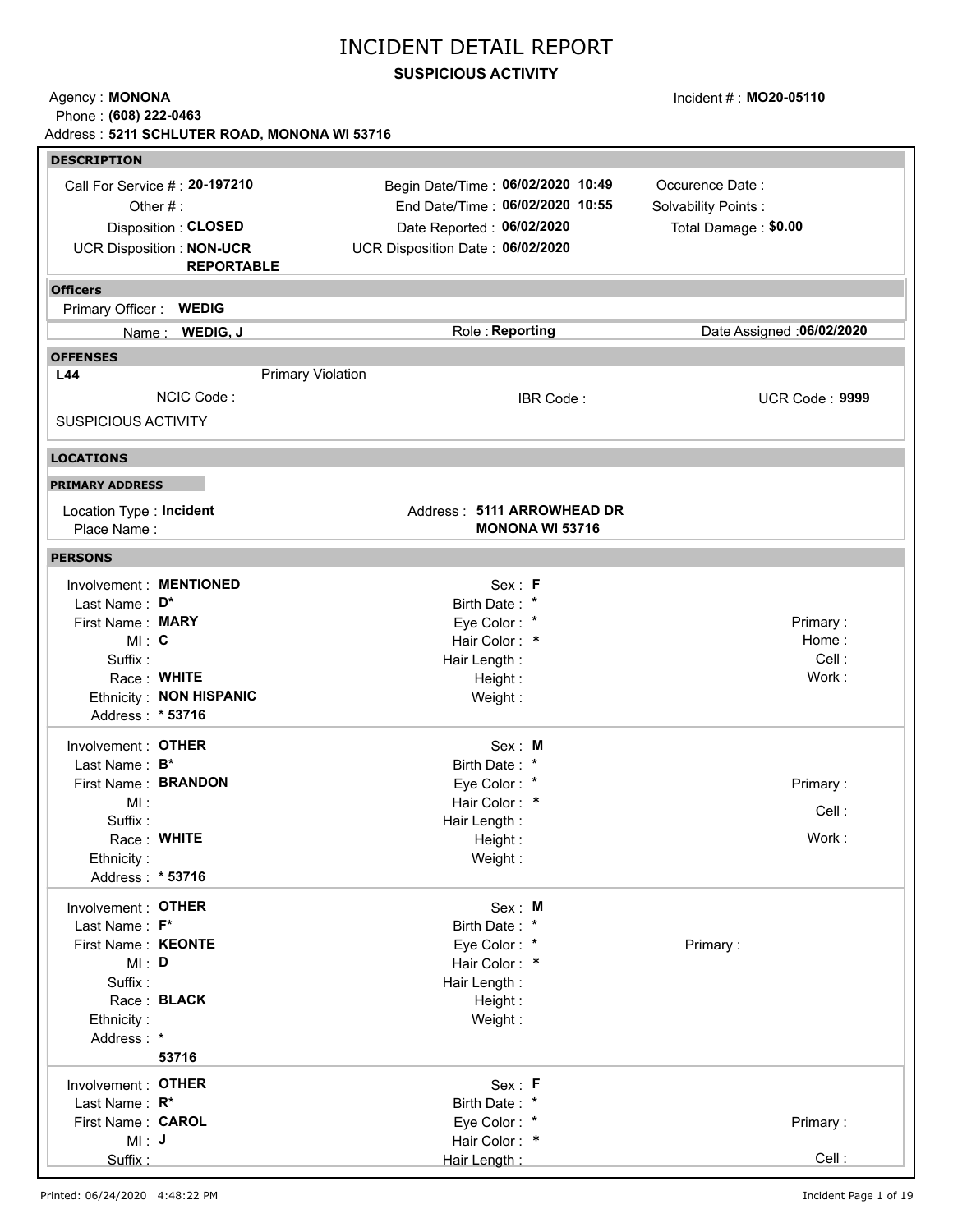### **SUSPICIOUS ACTIVITY**

Incident # : **MO20-05110**

Agency: **MONONA 5211 SCHLUTER ROAD, MONONA WI 53716** Address : Phone : **(608) 222-0463**

|                     | Race: WHITE                   | Height:       |          |
|---------------------|-------------------------------|---------------|----------|
| Ethnicity:          |                               | Weight:       |          |
| Address: *          |                               |               |          |
|                     | 53716                         |               |          |
| Involvement : OTHER |                               | Sex: M        |          |
| Last Name: Y*       |                               | Birth Date: * |          |
| First Name: TOREN   |                               | Eye Color:    | Primary: |
| MI: E               |                               | Hair Color:   |          |
| Suffix:             |                               | Hair Length:  | Cell:    |
|                     | Race: BLACK                   | Height:       |          |
| Ethnicity:          |                               | Weight:       |          |
| Address: *          |                               |               |          |
|                     | 53716                         |               |          |
| Involvement: OWNER  |                               | Sex: M        |          |
| Last Name: R**      |                               | Birth Date: * |          |
| First Name: MARK    |                               | Eye Color: *  | Primary: |
| MI: A               |                               | Hair Color: * |          |
| Suffix:             |                               | Hair Length:  | Cell:    |
|                     | Race: WHITE                   | Height:       |          |
|                     | Ethnicity: NON HISPANIC       | Weight:       |          |
| Address: *          |                               |               |          |
|                     | 53716                         |               |          |
|                     | Involvement: REPORTING PARTY  | Sex: M        |          |
| Last Name: L*       |                               | Birth Date: * |          |
| First Name: RORY    |                               | Eye Color: *  | Primary: |
| MI: R               |                               | Hair Color: * |          |
| Suffix:             |                               | Hair Length:  | Cell:    |
|                     | Race: WHITE                   | Height:       |          |
| Ethnicity:          |                               | Weight:       |          |
| Address: *          |                               |               |          |
|                     | 53716                         |               |          |
|                     | Involvement : REPORTING PARTY | Sex: F        |          |
| Last Name:          | S*                            | Birth Date: * |          |
| First Name: RAQUEL  |                               | Eye Color: *  | Primary: |
| MI:                 |                               | Hair Color: * |          |
| Suffix:             |                               | Hair Length:  |          |
|                     | Race: WHITE                   | Height:       |          |
|                     | Ethnicity: HISPANIC           | Weight:       |          |
| Address: *          |                               |               |          |
|                     | 53716                         |               |          |
|                     |                               |               |          |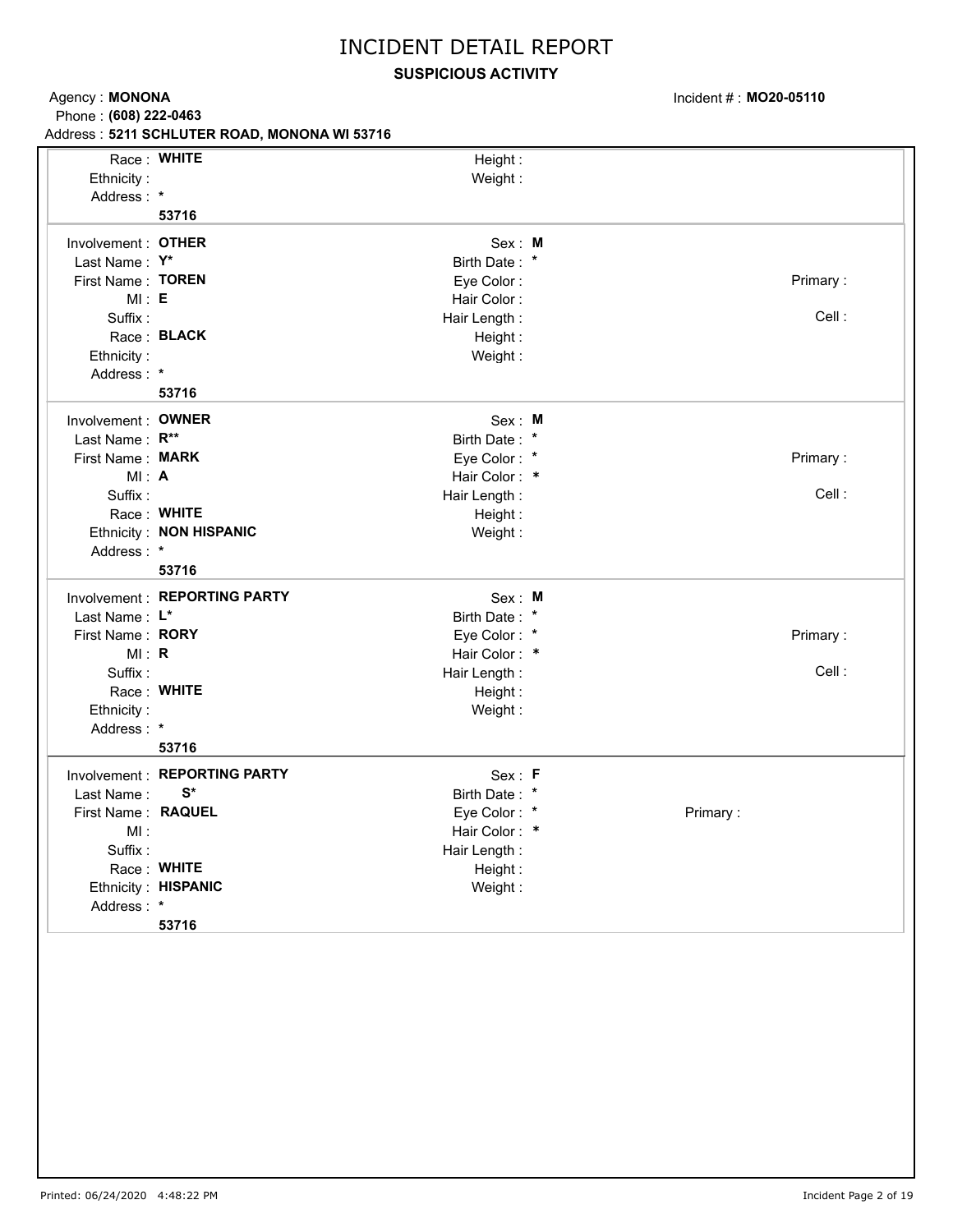### **SUSPICIOUS ACTIVITY**

#### Agency: **MONONA 5211 SCHLUTER ROAD, MONONA WI 53716** Address : Phone : **(608) 222-0463**

### **INCIDENT NARRATIVE**

On June 2nd, 2020, I Officer Wedig was working for the City of Monona Police Department. I was operating a marked squad and wearing full police uniform. I was working the shift of 7am to 3pm and was equipped with a body worn camera.

### INITIAL DISPATCH

At approximately 10:49am, dispatch advised the resident at \* reports she saw someone sitting on the front step of 5111 Arrowhead Drive and thinks this is suspicious as this house has been vacant since the home owners are deceased. The caller would like an officer to check on the subject.

### CONTACT WITH CALLER/NEIGHBOR

Once on scene I made contact with the resident at \* who was in his driveway. The resident verbally identified himself as Rory R. L<sup>\*</sup> M/W  $*$  and advised he has lived at this residence for 24 years. The original caller, Raquel S $*$  F/U  $*$ , is Rory's girlfriend. Rory advised the residence of 5111 Arrowhead Drive has been vacant for approximately a year as the owners passed away. Rory advised the owners son, Mark A. R\*\* M/W \*, who resides a block away still maintains the home. I asked Rory if Mark had the home for sale and if it could be someone who was interested in buying the home. Rory advised the house is not listed for sale and there should not be anyone at the residence. Rory advised the subject who was sitting on the front steps was a younger male, approximately 6' tall wearing gray sweat pants and a blue sweat shirt. Rory advised he did not see where the subject went. I asked Rory if there was a possible vehicle associated with the subject. Rory advised there was a black car that left that he thought was a Pontiac Grand Am which may be associated with the subject. I informed Rory I would check the residence and surrounding area.

### SEARCH OF HOME

I walked over to the house and peered into the house through the front window. I did not see anyone inside the home and noticed the home was still furnished. I then opened the screen door and checked the door knob to see if it was locked based on the possibility someone may be there to burglarize the home. A local business was burglarized overnight and we have had day time burglaries in the past. When I turned the door knob and shook the door back and forth, I found the door was unlocked and it opened slightly. I then pushed the door open a little bit more before announcing Police Department and then asked if anyone was there. From the time I announced to the time I could hear someone's voice in the east side of the house, in a room I could not see into, was 21 seconds. I radioed to my partner to see if he was close to help clear the house. I could hear a male voice say "What the fuck are you looking at? Stop fucking looking at me!" I then asked if they would come out to me. I could hear the male continue to talk but could not make out all of what he was saying. I then informed dispatch that the house is occupied and requested additional back up. At this time, I drew my service weapon and waited for back up.

Officer Wunsch and Lieutenant Wiegel arrived on the scene. Officer Wunsch assisted me in clearing the house while Lieutenant Wiegel went to the rear of the house. I explained to Officer Wunsch the residents of the home are deceased and I could hear someone on the east side of the home talking. Officer Wunsch advised dispatch we were making entry into the front door. I entered the home and cleared the hallway. I then took up a position in a doorway that leads to the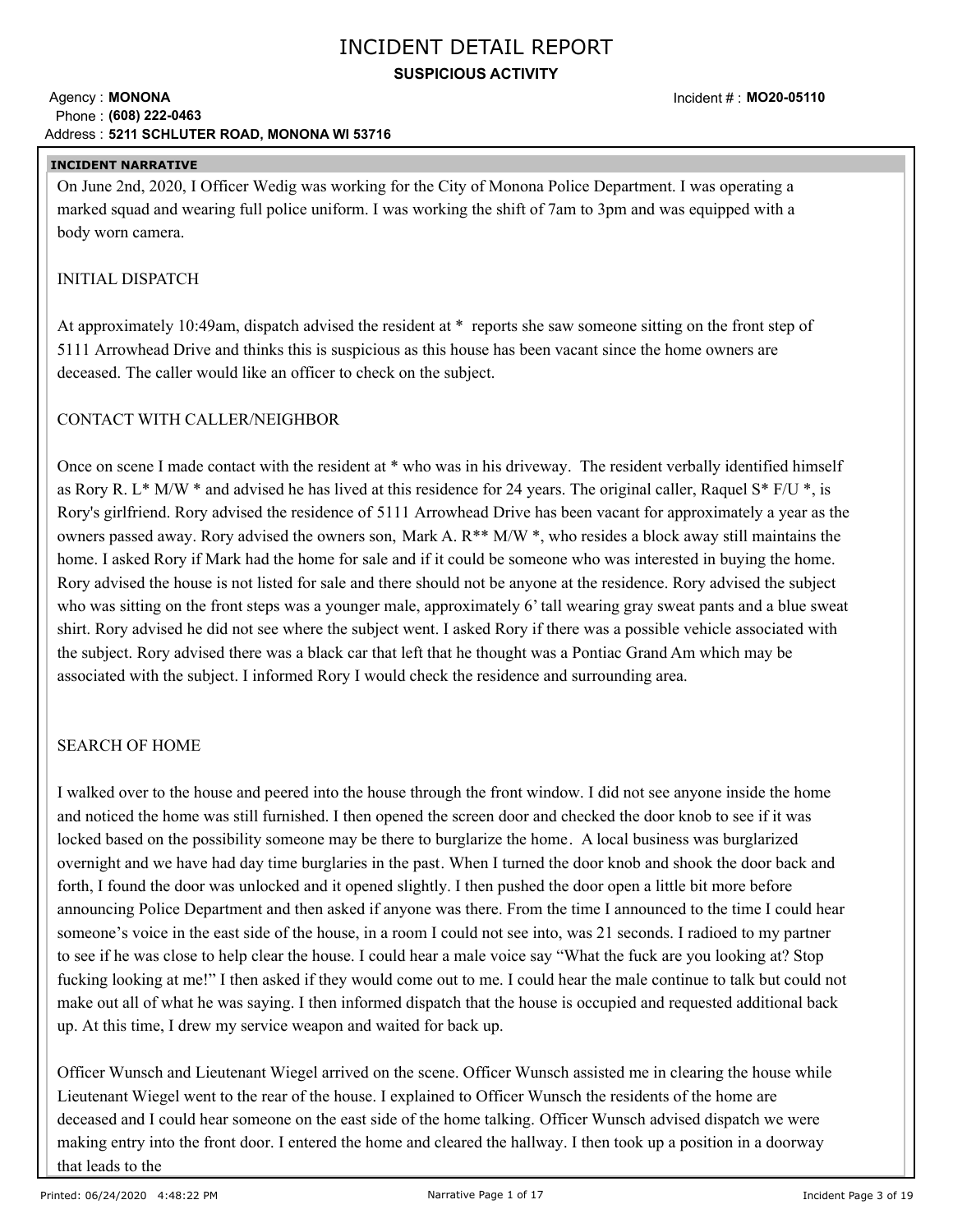### **SUSPICIOUS ACTIVITY**

#### Agency: **MONONA 5211 SCHLUTER ROAD, MONONA WI 53716** Address : Phone : **(608) 222-0463**

kitchen while having my handgun pointing down the hallway. I then announced "Police Department, come out with your hands up." I heard the male respond with "huh?". I announced again to come out with your hands up. The subject, who was later verbally identified as Keonte D. F<sup>\*</sup> M/B <sup>\*</sup>, came out of a back bedroom with his hands in the air. I told Keonte to keep walking towards me. Officer Wunsch asked Keonte who else was in the residence and he said this is me. Officer Wunsch stated you don't live here to Keonte. Keonte advised that this was his coaches house and his coach is Mark A.  $R^{**}$  M/W  $*$ . Keonte then said he let me and Toren E.  $Y^*$  M/B  $*$  stay here. Keonte told us to call him. I then placed handcuffs on Keonte to detain him until we could verify he could be in the residence.

Officer Wunsch eventually recognized Keonte as a former student from Monona Grove High School. Keonte asked why he was being detained. Officer Wunsch informed Keonte because he doesn't live here and the owners are deceased. Keonte asked if we could call Coach R\*\* to verify that he can be in the residence and I informed him we would. Officer Schneider arrived on scene and advised he would attempt contact with Mark. Officer Schneider also advised the neighbor across the street said they were going to be living there for like two months. Keonte was in handcuffs for 1 minute and 19 seconds before I removed them from him. I started to inform Keonte the reason why we were there. Keonte advised he knows it's because he is a black male and he even waived at the lady. I informed Keonte that she did not call and it was a different neighbor. Officer Wunsch and I explained the reason we were checking on the home was because another neighbor advised since the previous residents passed away no one should be in the home.

Officer Schneider exited the residence to call Mark to verify that Keonte had permission to be inside the residence. Officer Wunsch got contact information for Keonte. I informed Keonte I will let the neighbor know that people are residing here and will provide them with a description of the vehicle they have as well. I then exited the residence and talked with Officer Schneider who advised he left a voice mail for Mark as he did not answer the phone.

I returned back into the home and informed Keonte we could not get a hold of Mark and informed the neighbor about Keonte's situation with residing there with Toren. I apologized to Keonte for the misunderstanding and eventually ended contact with him.

### RECONTACT WITH CALLER AND NEIGHBOR

I explained to Rory the individual he saw said he has permission to stay at the house and told him the vehicle they drive so he knows for the future. I informed Rory that Keonte advised Mark said Toren and him can stay in the house for two months. I informed Rory we did not get a hold of Mark but will attempt again and asked Rory if he had Marks number but advised he did not. I then ended contact with Rory.

### CONTACT WITH MARK R\*\*

After clearing from the call, Mark R\*\* called me later. I talked to Mark over the phone and explained to him why we were dispatched there as well as what happened. I asked Mark if he is allowing anyone to stay in his parent's old place. Mark advised he gave permission to Toren, Toren's girlfriend and their child to stay there for two months. I asked Mark if Keonte had permission to stay at the residence. Mark advised no, he was not supposed to be there as he has been on the outs with him. Mark advised Keonte must've gotten permission from Toren to stay there since they have a close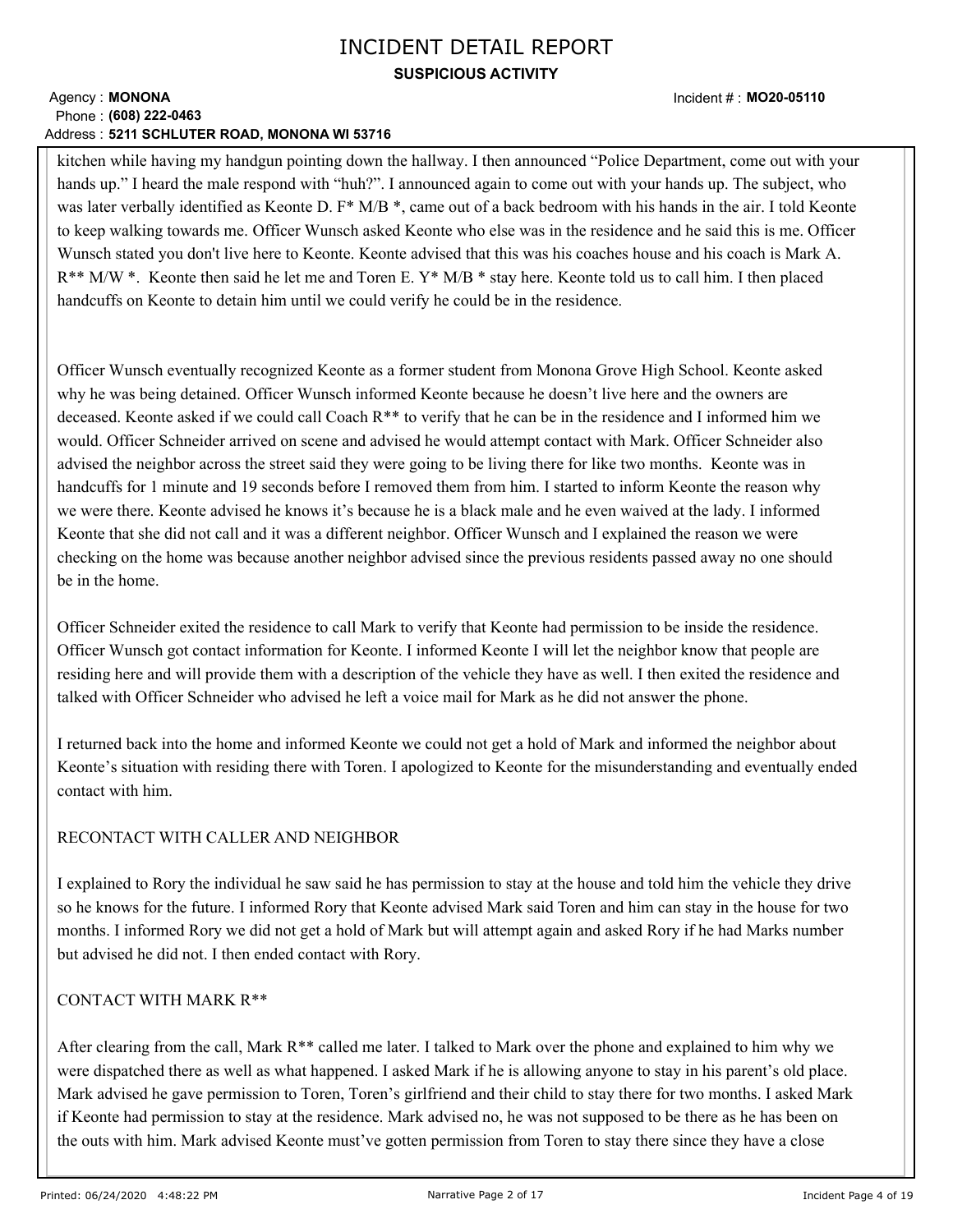### **SUSPICIOUS ACTIVITY**

#### Agency: **MONONA 5211 SCHLUTER ROAD, MONONA WI 53716** Address : Phone : **(608) 222-0463**

friendship. Mark advised he would handle the situation with Keonte and call him about this incident. I informed Mark if he wanted us to respond to the residence to assist to notify us. I then ended contact with Mark.

I have nothing further to report at this time.

End of report.

Officer Wedig

 **INCIDENT SUPPLEMENT - INVESTIGATION Officer: WUNSCH**

### **OFFICER INFORMATION**

On 06/02/20, I was employed by the Monona Police Department as a Police Officer. I was working patrol from 7 AM to 3 PM, wearing a full police uniform, and operating a fully marked squad car. I was also wearing my department issued body worn camera, which was activated during this incident.

### **BACKGROUND INFORMATION**

At shift change, I was informed someone had burglarized Verizon Wireless in the 6500 block of Monona Dr. There was also looting and riots the last few nights in Madison.

### **INITIAL INFORMATION**

On 06/02/20, at approximately 10:49 AM, Ofc. Wedig was dispatched to 5111 Arrowhead Dr. in the City of Monona, Dane County, for a suspicious person complaint. The caller informed dispatch there was a male sitting on the front steps of the residence. It was suspicious because the homeowner had recently passed away and the residence was vacant. The reporting party lived next door to 5111 Arrowhead Dr. at \* .

Officer Wedig arrived on scene first and advised there was an open door to the residence . Ofc. Wedig requested additional units respond to the residence because there was someone in the house.

### **CONTACT WITH OFFICER WEDIG**

I arrived on scene and made contact with Ofc. Wedig at the front door. Ofc. Wedig advised there was someone in the house and he believed they were on the far side of the residence based on what he heard. Lt. Wiegel arrived on scene and I directed him to the rear of the residence, in case anyone inside fled.

Throughout my 15 years of law enforcement training and experience, I've responded to numerous daytime burglaries. I had previous knowledge of an overnight burglary in Monona of the Verizon Wireless store, knowledge from the initial caller reporting the resident at 5111 had recently passed away, the home was vacant, and what the caller described as a suspicious male on the front porch, I believed the person could be inside the residence and potentially burglarizing it.

### **CONTACT WITH SUBJECT**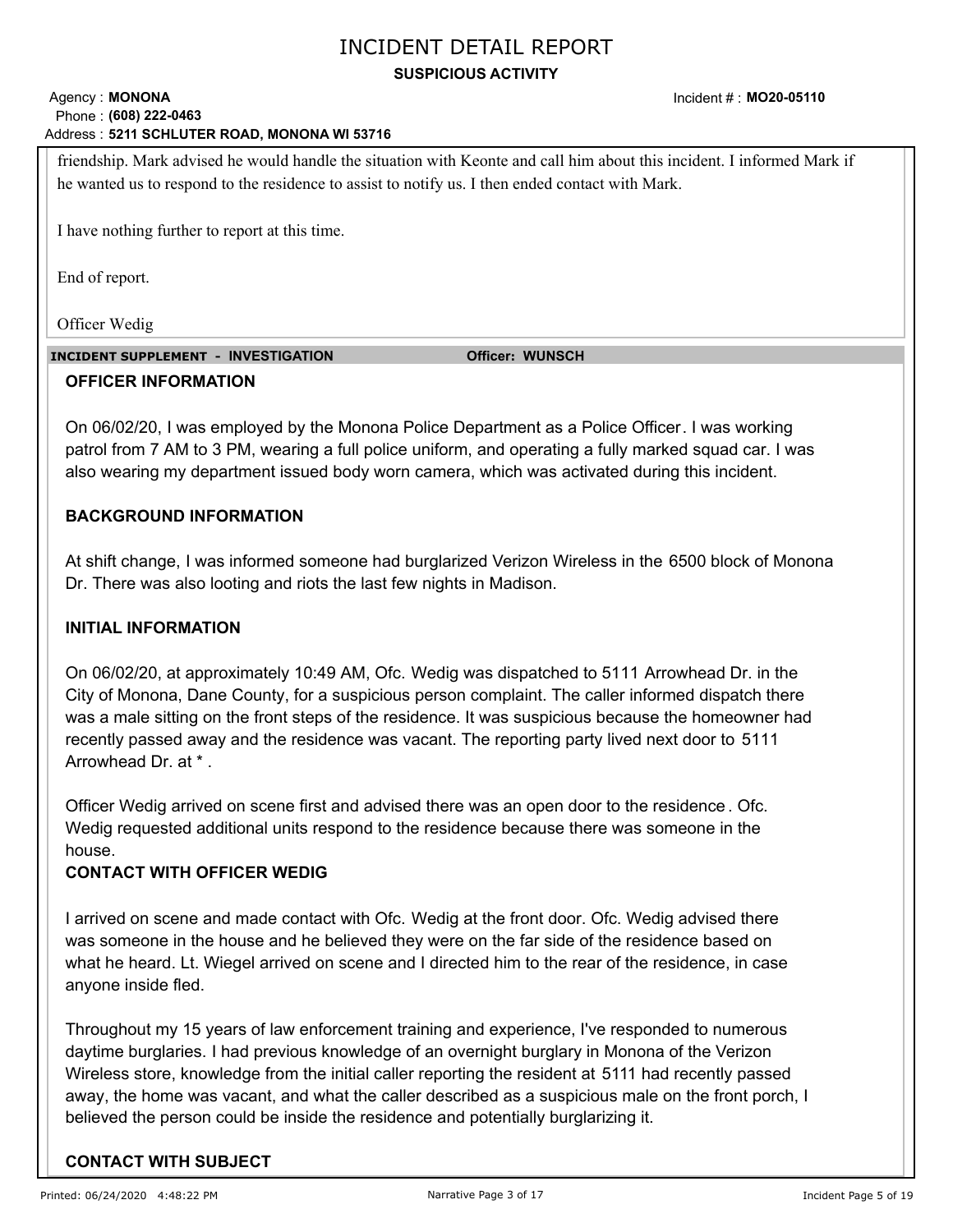### **SUSPICIOUS ACTIVITY**

#### Agency: **MONONA 5211 SCHLUTER ROAD, MONONA WI 53716** Address : Phone : **(608) 222-0463**

Incident # : **MO20-05110**

#### **INCIDENT SUPPLEMENT - INVESTIGATION Officer: WUNSCH**

Ofc. Wedig and I entered the front door with our service weapons drawn, into the living room. Ofc. Wedig pointed to the north of the residence. I could see a hallway and several doors. Ofc. Wedig gave commands and announced police department. Ofc. Wedig told anyone inside to come out with their hands up. I heard a male voice and announced Police Department. I saw a black male exit a room. The subject was wearing a white t-shirt and gray sweatpants. I asked who else was there and the subject said it was just him. I told the subject to "come out here" and motioned with my hand. I told him he did not live there and he said it was his coach's house, coach R\*\*. Ofc. Wedig told the subject to put his hands behind his back, and the subject complied. I recognized the subject as a former student of Monona Grove High School and asked if his name was Keonte. He confirmed it was and I believed he was Keonte F\*. Keonte explained his former coach had the house and told him he could stay there along with Toren, who I believed to be Toren Y\* (also a former MGHS student). According to Keonte, Toren was not home. As Ofc. Wedig was handcuffing Keonte, I holstered my duty weapon. I informed dispatch Keonte was detained. Keonte asked why he was being detained and assumed it was because he was a black man and the neighbor called him in. I told Keonte it was because he didn't live there and the person that did, had passed away. Keonte asked if we could call coach R\*\* and we told him we would. I confirmed with Keonte nobody else was home. Ofc. Schneider had come in the front door at that time and knew Mark. Ofc. Schneider informed us the neighbor across the street advised Keonte had been staying there two months.. Ofc. Schneider said he would contact Mark to verify Keonte's story.

Very shortly after Keonte was handcuffed, I informed Ofc. Wedig I recognized Keonte as a former student and he could remove the handcuffs from Keonte. The handcuffs were removed and we continued to converse with Keonte. Ofc. Wedig asked if Keonte had an ID and he said it was in the bedroom. Keonte was allowed to go into the bedroom to retrieve his ID, but he couldn't find it. I told Keonte it was okay because I knew who he was. Keonte came back out and I obtained his phone number of \*.

Ofc. Wedig and I made small talk with Keonte while waiting on Ofc. Schneider to contact Mark. Ofc. Wedig went outside and I stayed with Keonte.

Keonte explained some of the neighbors knew he and Toren were living there, so he wasn't sure who called, but one of the neighbors he had talked to got on the phone right away after talking to him.

Keonte and I made additional small talk about his job, his vehicle, and Toren. Keonte asked if I was still up at the school and I confirmed I was. Ofc. Wedig returned from speaking with the neighbor and the neighbor at \* Arrowhead had not seen Keonte there before. It was at this point we discovered Keonte and Toren had not lived there for two months, but Toren moved his stuff in yesterday (06/01/20). Ofc. Wedig apologized for the misunderstanding.

Keonte said he would try to call Mark. Ofc. Schneider informed me he left a voicemail for Mark, but he was unable to reach him. Keonte went to the bedroom and grabbed his phone. Keonte tried to call Mark on speakerphone, but nobody picked up. I told Keonte we were going to leave and wished him luck before departing.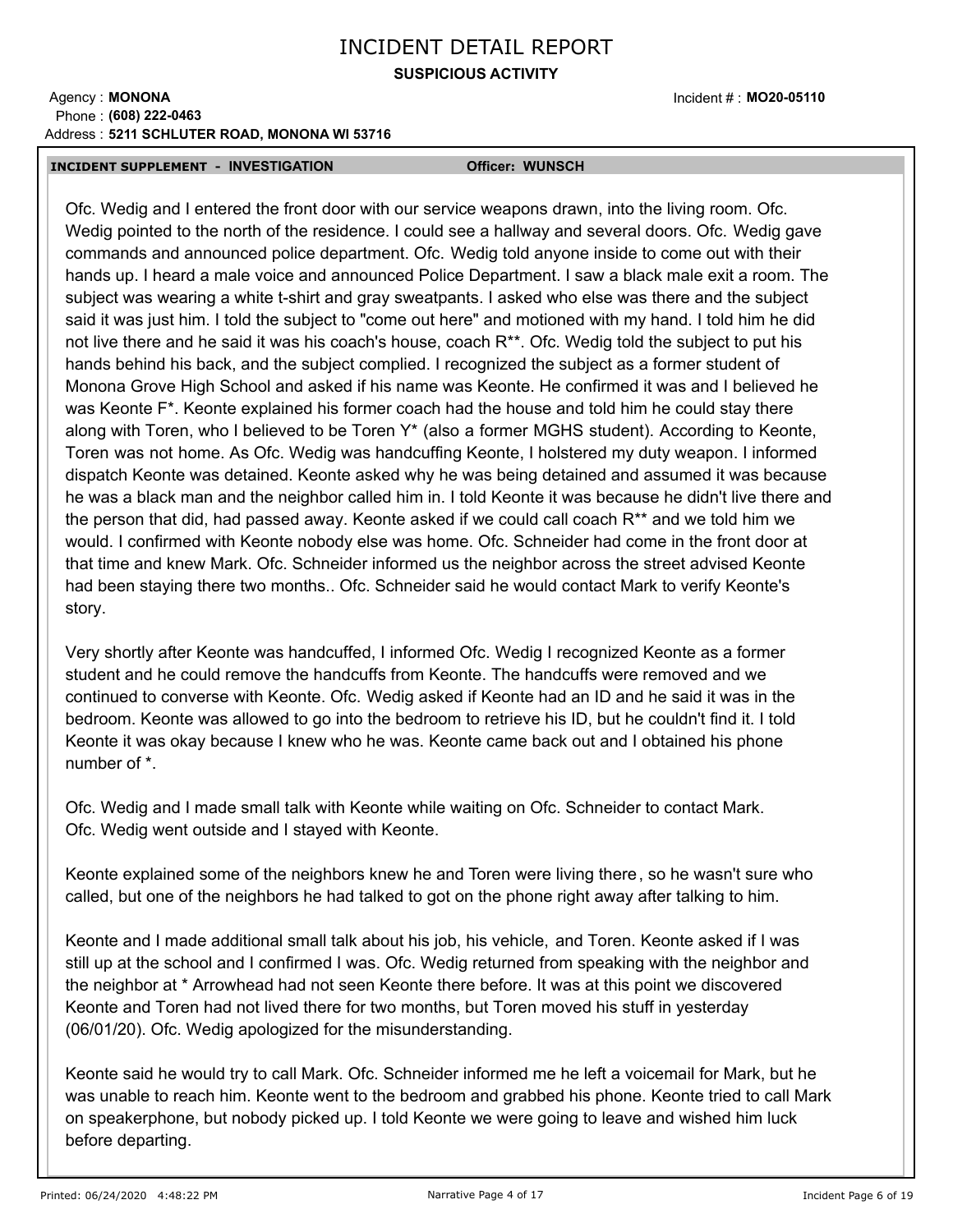### **SUSPICIOUS ACTIVITY**

#### Agency: **MONONA 5211 SCHLUTER ROAD, MONONA WI 53716** Address : Phone : **(608) 222-0463**

Incident # : **MO20-05110**

#### **INCIDENT SUPPLEMENT - INVESTIGATION Officer: WUNSCH**

I knew Mark as a coach for the Monona Grove High School football team and he had coached both Keonte and Toren in the past. Although we were unable to reach Mark, I believed the information Keonte provided to be accurate. Keonte was not acting as if he did not belong in the residence. He was talking to both Ofc. Wedig and I normally and was even laughing at points. Based on my previous knowledge of Mark and Keonte, I believed it was probable Mark had given permission for Keonte and Toren to stay at the residence.

We left the residence without further incident

### **ADDITIONAL INFORMATION**

A short while later, Ofc. Wedig informed me he had spoken with Mark. Mark told Ofc. Wedig he had given permission for Toren, Toren's girlfriend, and a baby to live in the residence. See Ofc. Wedig's report for further details on this information.

### **DISPOSITION**

Keonte was allowed to remain in the residence while we attempted contact with Mark. Keonte was not arrested or charged with any crimes. My body worn camera footage was uploaded to the PD server and marked under this case number.

Nothing further to report.

Officer Wunsch Monona Police Department

#### **INCIDENT SUPPLEMENT - INVESTIGATION Officer: SCHNEIDER**

On 6/02/20, I was working the 3 am - 3pm shift in the City of Monona, operating marked squad 111 and in full Monona Police uniform. At approximately 10:49 am, Monona officers were dispatched to 5111 Arrowhead Dr, for a suspicious person at the residence. I responded to the area when Officer Wedig stated that the door was open and there was a person in the house.

When I arrived on seen, I briefly spoke with the male neighbor to the north, whose stated his girlfriend called in because she saw someone on the front porch and believed the house was supposed to be empty. Officers inside the house had just called out that they had one male detained. A female neighbor who lives across the street, and was later identified as Carol R<sup>\*</sup>, came across the street and told me that the owner had just rented out the house for a couple months and the person inside is allowed to be there. I went inside the house briefly and observed a black male in handcuffs, who was calm. He informed Officers Wedig and Wunsch that Coach R\*\* was letting him stay at the house. I confirmed with both Officer Wunsch and Officer Wedig that a female from across the street informed me of that as I approached the house. I knew coach Mark R<sup>\*\*</sup> from prior personal contacts and told my partners that I would go call him and confirm the story.

As I walked to my squad, a neighbor lady across the street stated that she believed that R<sup>\*\*</sup> had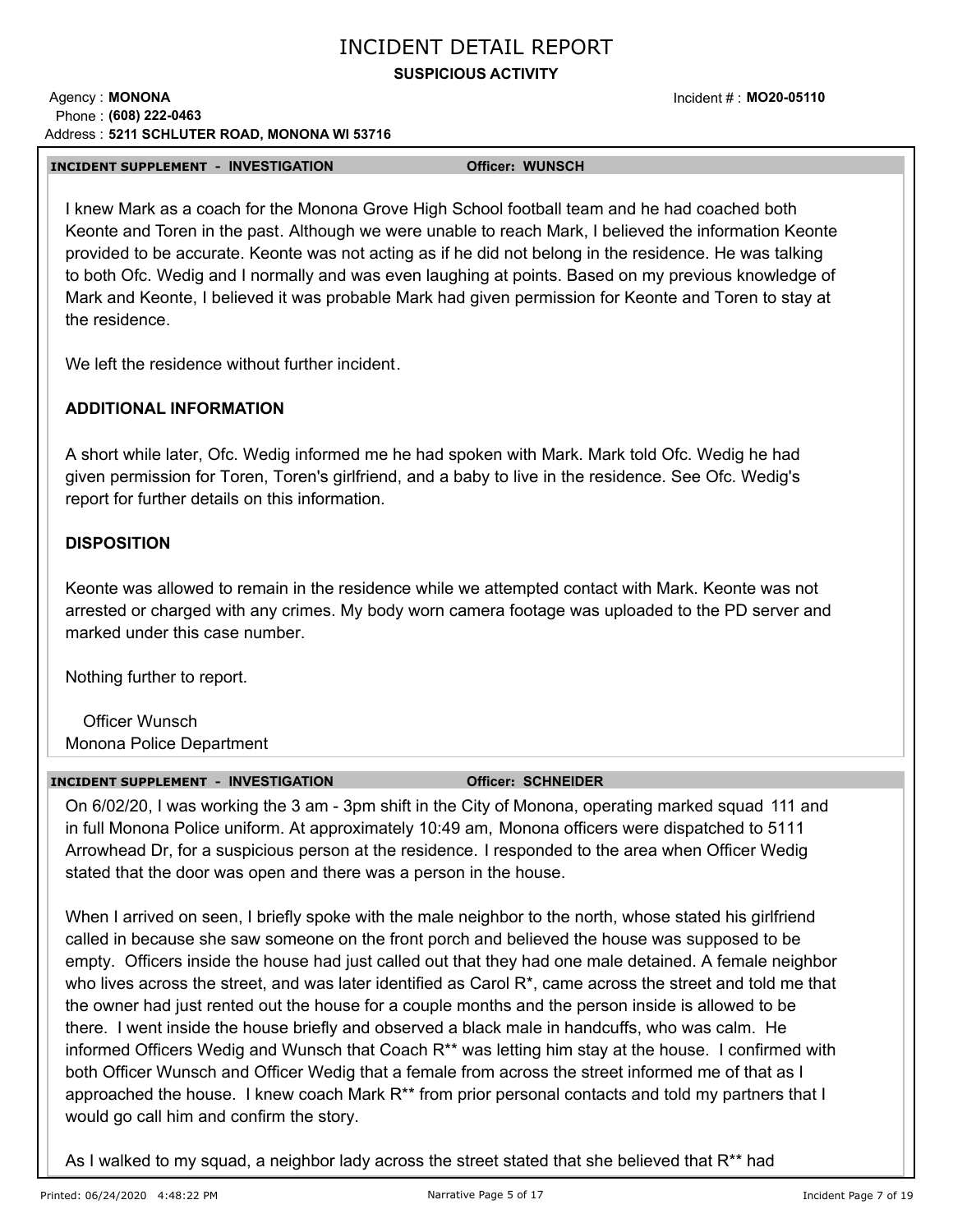### **SUSPICIOUS ACTIVITY**

Agency: **MONONA 5211 SCHLUTER ROAD, MONONA WI 53716** Phone : **(608) 222-0463** Address :

Incident # : **MO20-05110**

| Address : 5211 SCHLUTER ROAD, MONONA WI 53716                                                             |                                                                                                                |  |  |
|-----------------------------------------------------------------------------------------------------------|----------------------------------------------------------------------------------------------------------------|--|--|
| <b>INCIDENT SUPPLEMENT -</b>                                                                              | <b>INVESTIGATION</b><br><b>Officer: SCHNEIDER</b>                                                              |  |  |
|                                                                                                           | rented out the house for a couple months. I made a phone call to R <sup>**</sup> and left a voice mail for him |  |  |
|                                                                                                           | to call me. Officer Wedig was the officer that eventually spoke with R <sup>**</sup> via phone.                |  |  |
|                                                                                                           |                                                                                                                |  |  |
|                                                                                                           | That ended my involvement in the incident, as Officer Wunsch stated they were all good.                        |  |  |
|                                                                                                           |                                                                                                                |  |  |
| NFAT                                                                                                      |                                                                                                                |  |  |
|                                                                                                           |                                                                                                                |  |  |
| OFFICER KEVIN SCHNEIDER / 0405                                                                            |                                                                                                                |  |  |
|                                                                                                           |                                                                                                                |  |  |
| MONONA POLICE DEPT.                                                                                       |                                                                                                                |  |  |
|                                                                                                           |                                                                                                                |  |  |
| INCIDENT SUPPLEMENT - INVESTIGATION                                                                       | <b>Officer: WIEGEL</b>                                                                                         |  |  |
| SUPPLEMENTAL REPORT BY LT. WIEGEL                                                                         |                                                                                                                |  |  |
|                                                                                                           |                                                                                                                |  |  |
|                                                                                                           | On June 2nd 2020, I was performing my administrative police duties at my desk. At approximately                |  |  |
|                                                                                                           | 10:49am I heard dispatch radio broadcast a call to Officer Wedig of a suspicious person outside of a           |  |  |
| residence on Arrowhead Drive and that the house was vacant.                                               |                                                                                                                |  |  |
|                                                                                                           |                                                                                                                |  |  |
|                                                                                                           | At approximately 11:01am Officer Wedig called out he had an open door and heard someone inside                 |  |  |
|                                                                                                           | and requested backup. At this time, I was unsure if Officer Schneider had cleared from his last call,          |  |  |
| so I responded along with Officer Wunsch.                                                                 |                                                                                                                |  |  |
|                                                                                                           |                                                                                                                |  |  |
|                                                                                                           | I arrived just behind Officer Wunsch and was operating my unmarked admin vehicle. I was in full police         |  |  |
|                                                                                                           | uniform but did not have my body camera as it was on my protective vest, which I didn't think to grab on my    |  |  |
|                                                                                                           | way out of my office. Once on scene I observed Officer Wunsch and Officer Wedig at the front door of the       |  |  |
|                                                                                                           | residence and Officer Wunsch signaled me to cover the outside rear of the house, should anyone flee out        |  |  |
|                                                                                                           | the back. I unsnapped my firearm holster and had my hand resting on the gun grip, but never removed my         |  |  |
| handgun from its holster.                                                                                 |                                                                                                                |  |  |
|                                                                                                           |                                                                                                                |  |  |
|                                                                                                           | I overheard on my radio that the Officers were in contact with one person. I stood by for a few minutes until  |  |  |
|                                                                                                           | I heard Officer Wedig speaking outside of the home to a neighbor so I started to walk towards the front yard.  |  |  |
|                                                                                                           | When Officer Wedig saw me he advised everything was good so I returned to my car and left shortly              |  |  |
| thereafter.                                                                                               |                                                                                                                |  |  |
|                                                                                                           |                                                                                                                |  |  |
| <b>END OF REPORT</b>                                                                                      |                                                                                                                |  |  |
|                                                                                                           |                                                                                                                |  |  |
| Lt. C Wiegel                                                                                              |                                                                                                                |  |  |
| Monona Police Department                                                                                  |                                                                                                                |  |  |
|                                                                                                           |                                                                                                                |  |  |
| <b>INCIDENT SUPPLEMENT - WITNESS STATEMENT</b>                                                            | Officer: WIEGEL                                                                                                |  |  |
| CITIZEN COMPLAINT/INTERVIEW                                                                               |                                                                                                                |  |  |
|                                                                                                           |                                                                                                                |  |  |
|                                                                                                           | At approximately 1:15pm two men were at the dispatch window wanting to file a complaint regarding this call.   |  |  |
| I walked into the City Hall conference room and we sat at the table. The males verbally identified        |                                                                                                                |  |  |
| themselves as Toren E Y* and Keonte D F*. Toren explained he is the person who is living at the Arrowhead |                                                                                                                |  |  |
| house and Keonte was the man inside the house when the police entered and pointed guns.                   |                                                                                                                |  |  |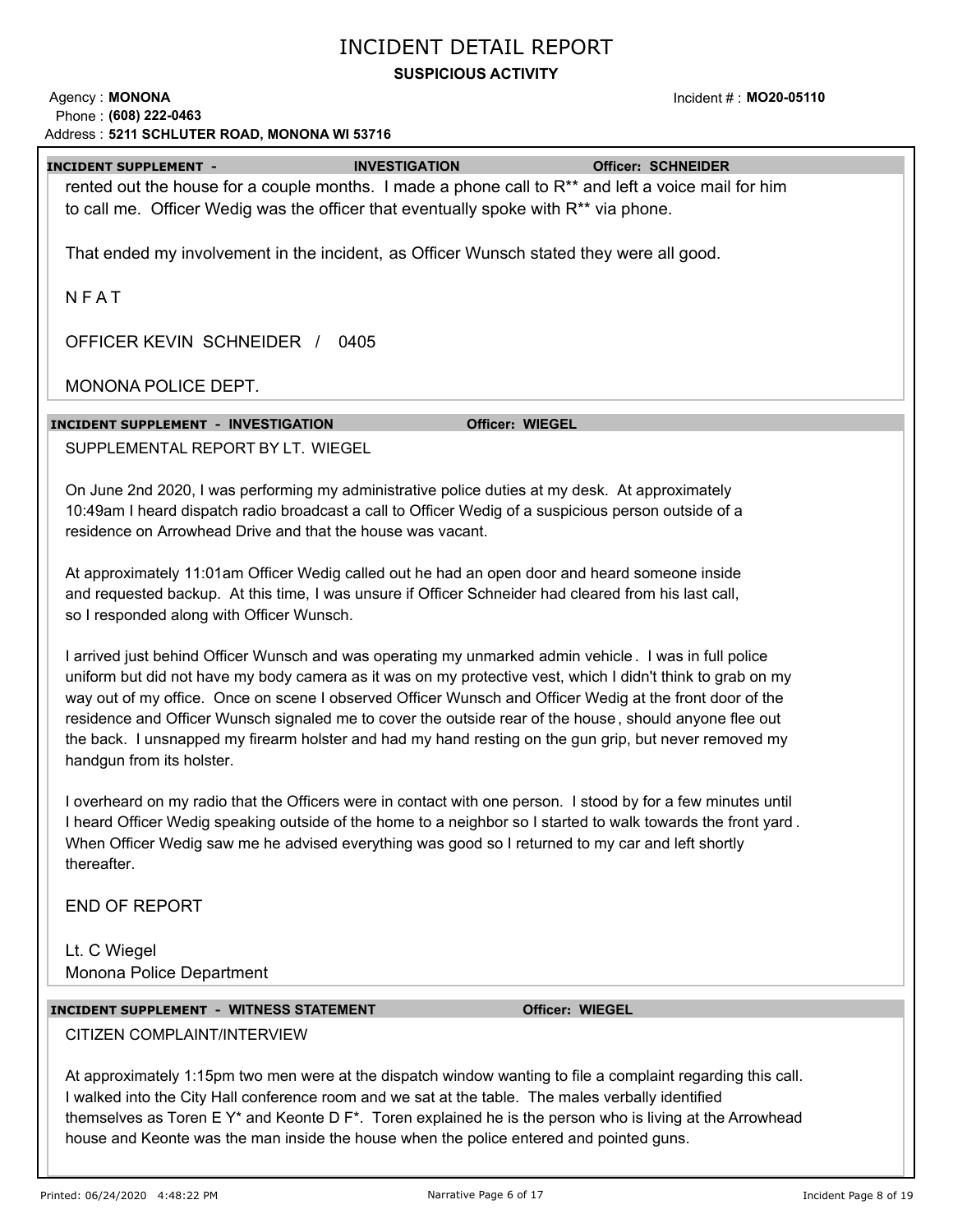### **SUSPICIOUS ACTIVITY**

#### Agency: **MONONA 5211 SCHLUTER ROAD, MONONA WI 53716** Address : Phone : **(608) 222-0463**

Incident # : **MO20-05110**

#### **INCIDENT SUPPLEMENT - WITNESS STATEMENT Officer: WIEGEL**

I explained the two types of complaints, formal and informal and they agreed this was to be a formal complaint. I asked Keonte to write out his complaint. I could see him hesitate as he appeared to be still shook up from this call. I asked him if he would prefer me to write down what occurred and he said yes.

Keonte advised earlier today he was sitting outside on his cell phone talking to his mother. He advised a female drove by and waved at him, and he believed she called the police as 20 minutes later Monona Police had entered his home, yelling come out with your hands up, with guns drawn. Keonte said one Officer was on his knee and the other was hiding behind some furniture. Keonte said the police had his place surrounded, one more cop was in his car, one was behind his house. Keonte was upset the Officers entered his home without permission and without a warrant.

Toren advised if there was a concern, the home owner should have been called rather than taking the word of a neighbor that a black male didn't belong there.

Keonte stated he was put into 2 pairs of handcuffs and he couldn't understand why he was being handcuffed at all. I clarified by asking was it two pair strung together for more width or something else. Keonte advised no, it was two pairs on his wrist. Keonte stated he was asked what he was doing there (inside the house) Keonte advised he explained Coach R\*\* was letting him and Toren stay there. I asked Toren how long he had been staying at this residence. Toren advised this was the start of his second week. I asked if he was present, or if his car had been present for that time. Toren advised he was for sure there all day Friday through Sunday having slept overnight at least twice, and his black car was present that whole time. Toren advised he even moved in with the help of some family members and people should have seen the baskets of clothes being taken in.

I advised Officer Wedig stated he found an open door. Keonte stated no, he never leaves his doors open. There was a glass storm door closed, and the inner door closed. It was however unlocked. I asked Keonte if his car was present at the house and he stated he does not have a car, and Toren's black car was not present as Toren was away at a job interview. Keonte stated he was upset that he was handcuffed because the Officers were told by the neighbor lady that he belonged there, but they did it anyways.

As far as having met the neighbors, Keonte and Toren stated they have met and briefly spoken to the neighbors across the street and to the south of the residence, but not the house to the north of the residence.

My understanding of Keonte's complaint is:

Several Officers surrounded his home, for a call of a suspicious black male sitting on the front step of his house in his pajamas talking on a phone at 11am, and to think that is how a burglar would behave is ridiculous.

Officers entered his home, when the doors were closed and did not have a warrant.

He did not hear the Officers knock or announce until they were already inside his home , and the doorbell is quite loud, so clearly it was not used.

He was called out of his bedroom by two Officers inside his home. with guns pointed at him.

He was handcuffed unnecessarily, with two pair, inside his home.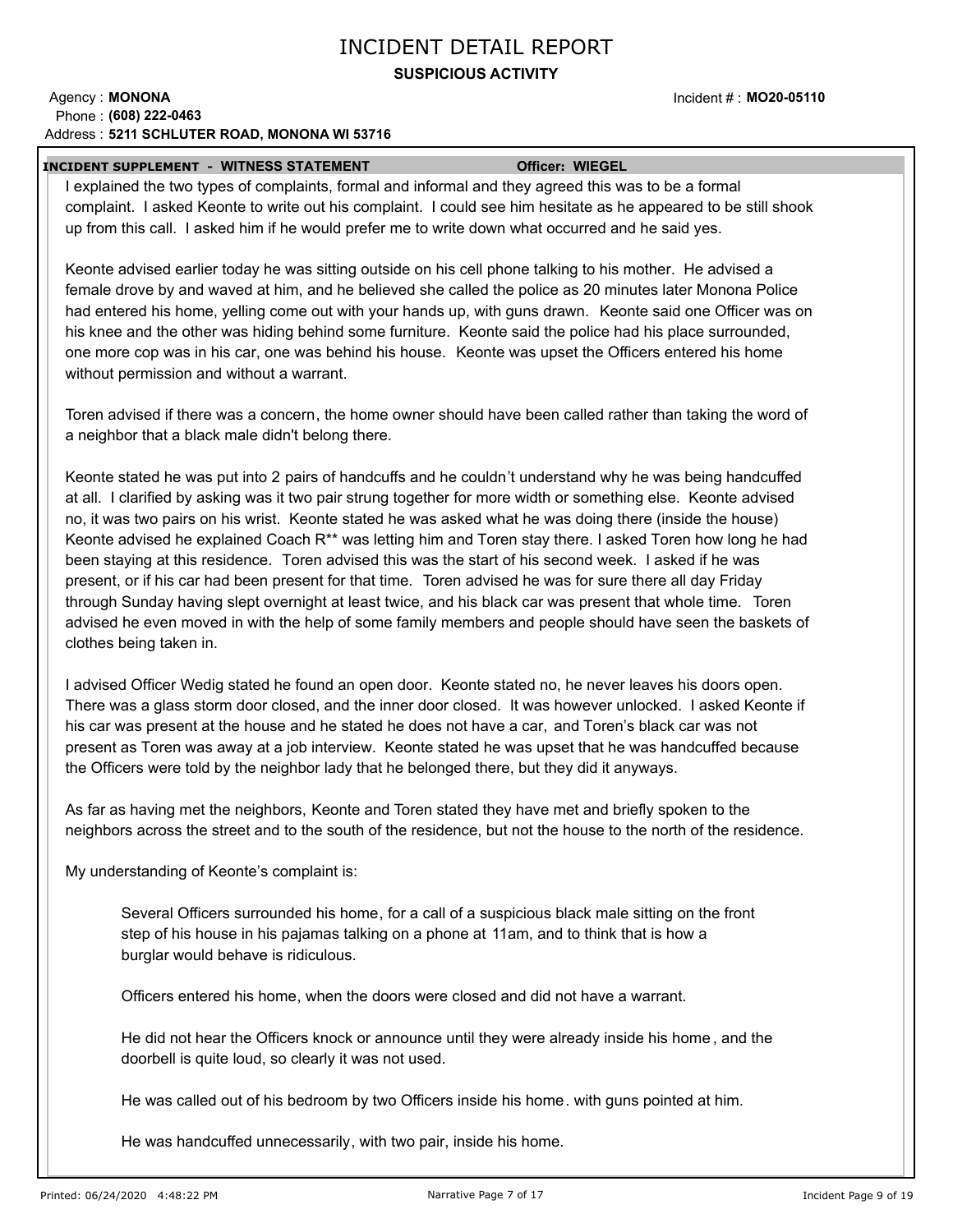### **SUSPICIOUS ACTIVITY**

Incident # : **MO20-05110**

| Address: 5211 SCHLUTER ROAD, MONONA WI 53716                                                                                                                                                                                                                                                                                                                                                                                                                                               |
|--------------------------------------------------------------------------------------------------------------------------------------------------------------------------------------------------------------------------------------------------------------------------------------------------------------------------------------------------------------------------------------------------------------------------------------------------------------------------------------------|
| <b>INCIDENT SUPPLEMENT - WITNESS STATEMENT</b><br><b>Officer: WIEGEL</b>                                                                                                                                                                                                                                                                                                                                                                                                                   |
| He was handcuffed even though an Officer was told by a neighbor that he lived there.                                                                                                                                                                                                                                                                                                                                                                                                       |
| Officers did not check with the home owner prior to making entry, taking someone else's word that a<br>black male did not belong there.                                                                                                                                                                                                                                                                                                                                                    |
| That it took a white neighbor to verify he belonged there before he was believed.                                                                                                                                                                                                                                                                                                                                                                                                          |
| I will need to meet with Keonte again to verify this is his complaint and to make sure I have it all.                                                                                                                                                                                                                                                                                                                                                                                      |
| Lt. Wiegel<br>Monona Police Department                                                                                                                                                                                                                                                                                                                                                                                                                                                     |
|                                                                                                                                                                                                                                                                                                                                                                                                                                                                                            |
|                                                                                                                                                                                                                                                                                                                                                                                                                                                                                            |
|                                                                                                                                                                                                                                                                                                                                                                                                                                                                                            |
| The above statements are true and accurate. This is my complaint as typed by Lt Wiegel. This complaint                                                                                                                                                                                                                                                                                                                                                                                     |
| is complete or I have added the following comments above to make it complete.                                                                                                                                                                                                                                                                                                                                                                                                              |
| Signature of Complainant<br>Date Signed                                                                                                                                                                                                                                                                                                                                                                                                                                                    |
| <b>INCIDENT SUPPLEMENT - INVESTIGATION</b><br><b>Officer: WIEGEL</b>                                                                                                                                                                                                                                                                                                                                                                                                                       |
| SUPPLEMENTAL REPORT ON PHONE CALL ATTEMPTS TO CONTACT KEONTE AND TOREN                                                                                                                                                                                                                                                                                                                                                                                                                     |
| On June 3rd using my office phone, I left a voice mail for Keonte and Toren at 3:59pm and 4:01pm<br>respectively. I advised both I needed the officer complaint that I had typed to be reviewed for completion and<br>accuracy and for Keonte to sign the complaint. I did not receive a call back.                                                                                                                                                                                        |
| On June 4th, 2020 at 10:06 am I attempted to call Keonte again. A male answered his phone and stated he<br>was not Keonte, rather he was his brother. I asked if Keonte was available and he stated he was not. I<br>identified myself and the male stated he would have Keonte call me back.                                                                                                                                                                                              |
| On June 4th, 2020 at 3:18pm and 3:19 respectively I again called the numbers I had for Keonte and Toren and<br>again left voice mails requesting both to call me back as I needed them to review the officer complaint to<br>ensure I documented the complaint accurately and completely and that I would need Keonte to sign it. I further<br>advised that the City would be releasing the body camera footage publicly in a short time. I worked until 6pm<br>and received no call back. |
| On June 5th I arrived at work at 9:45am and had no voice mails or emails from Keonte or Toren. Chief<br>Ostrenga stated he would continue to attempt contact with them today.                                                                                                                                                                                                                                                                                                              |

Agency: **MONONA** 

Phone : **(608) 222-0463**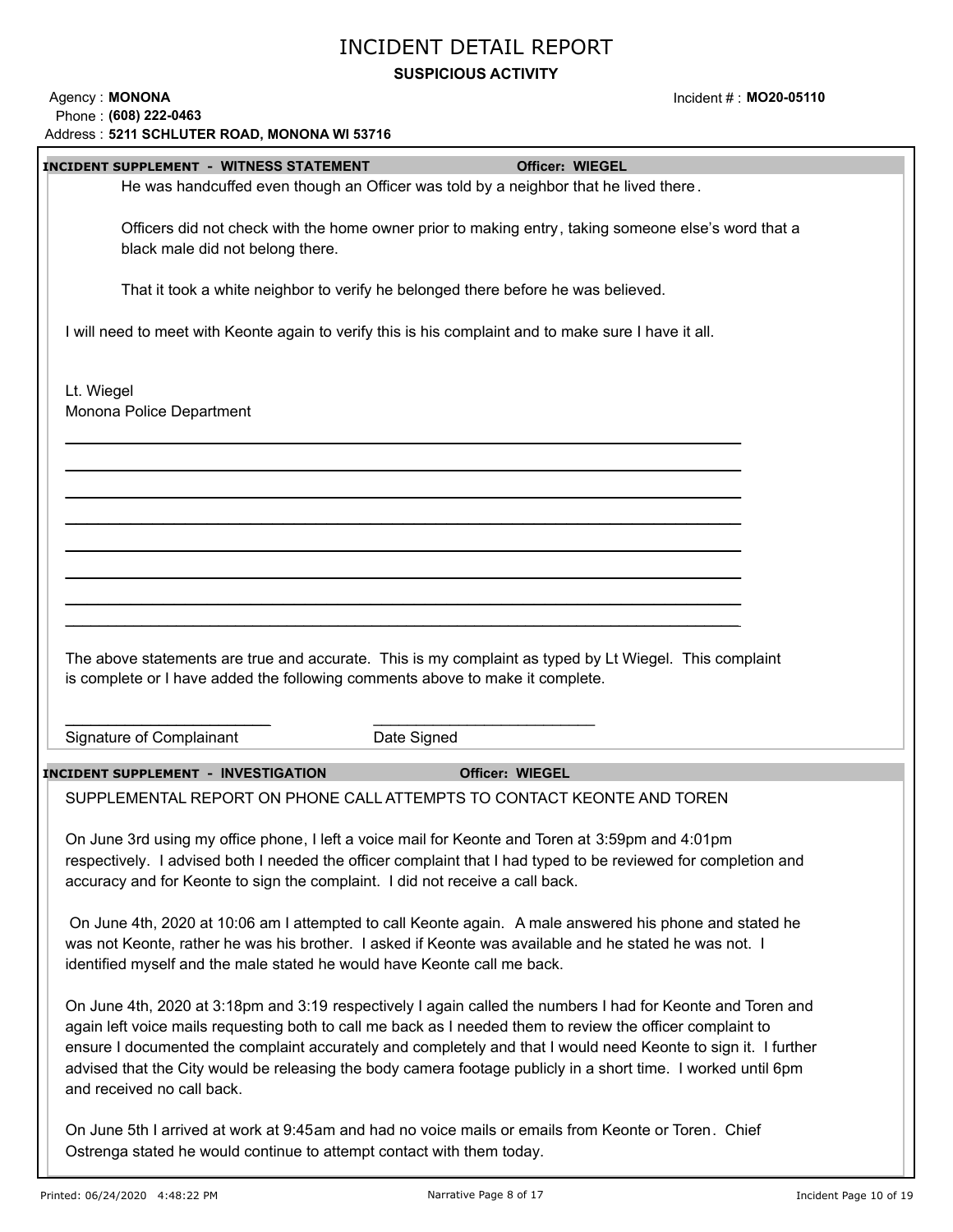### **SUSPICIOUS ACTIVITY**

#### Agency: **MONONA 5211 SCHLUTER ROAD, MONONA WI 53716** Address : Phone : **(608) 222-0463**

### **INCIDENT SUPPLEMENT - INVESTIGATION Officer: WIEGEL**

I attached photos of the phone time stamps of my call efforts into the P drive under this case number .

END OF REPORT

Lt. C. Wiegel Monona Police Department

#### **INCIDENT SUPPLEMENT - INVESTIGATION Officer: DEUMAN**

### On 06/02/20 at approximately 10:48 a.m., while covering in the Monona Communications Center, I received a call on the non-emergency line where the caller wanted to report suspicious activity. The caller had a Hispanic accent and was somewhat difficult to understand during the telephone call . The female verbally identified herself as the resident of \* Arrowhead Drive. Her identify was verified via caller ID and in house records showing prior contacts with this subject at the stated address.

The caller initially stated she lived at \* and the suspicious activity was at \*, 5111. The caller did not provide a street name and I later had to prompt her for the name of her street which she advised was Arrowhead. The caller indicated her concern was that the neighbor had passed away and the house was vacant but she saw someone sitting in front of the house. The caller provided a description of the subject sitting in front of the home but I was unable to understand everything she said. I confirmed the reason she was calling was because the house was "empty" due to the owner passing away. The caller indicated the person she saw was sitting by the front steps when she was pulling out of her driveway.

I entered the initial call notes indicating the reason for her call and advised her we would have an Officer check on the person at 5111 Arrowhead Drive. After entering the initial CAD notes, I was attempting to listen to the call audio to try to determine her exact description of the suspicious person. I was able to tell she described the subject as "African American" but was having a difficult time understanding the clothing description. While I was listening to the call audio, the dispatcher who was relieving me dispatched the call with the initial comments. By the time I was able determine the clothing description the Officer arrived on scene. The caller's description was an "African American wearing sweatpants, flip flops and a white shirt." As a result of the Officer already being on scene prior to determining the full description of the suspicious person I did not enter the suspect description into the CAD notes. The description also was not aired for Officers.

End Report Det. Lt. Sara Deuman

### **INCIDENT SUPPLEMENT - INVESTIGATION Officer: LOSBY**

ATTEMPTED CONTACTS WITH CAROL R\*

On 06-03-20 at 1342 hours, Carol called our department wanting us to interview her as a part of this incident. On 06-03-20 at about 2045 hours, I called Carol and left her a message to call me back or to call on 06-04-20 and to ask for a supervisor. She never did call us back so on 06-08-20 at about 1200 hours I called Carol and left her another message to call me back so that I could talk to her about the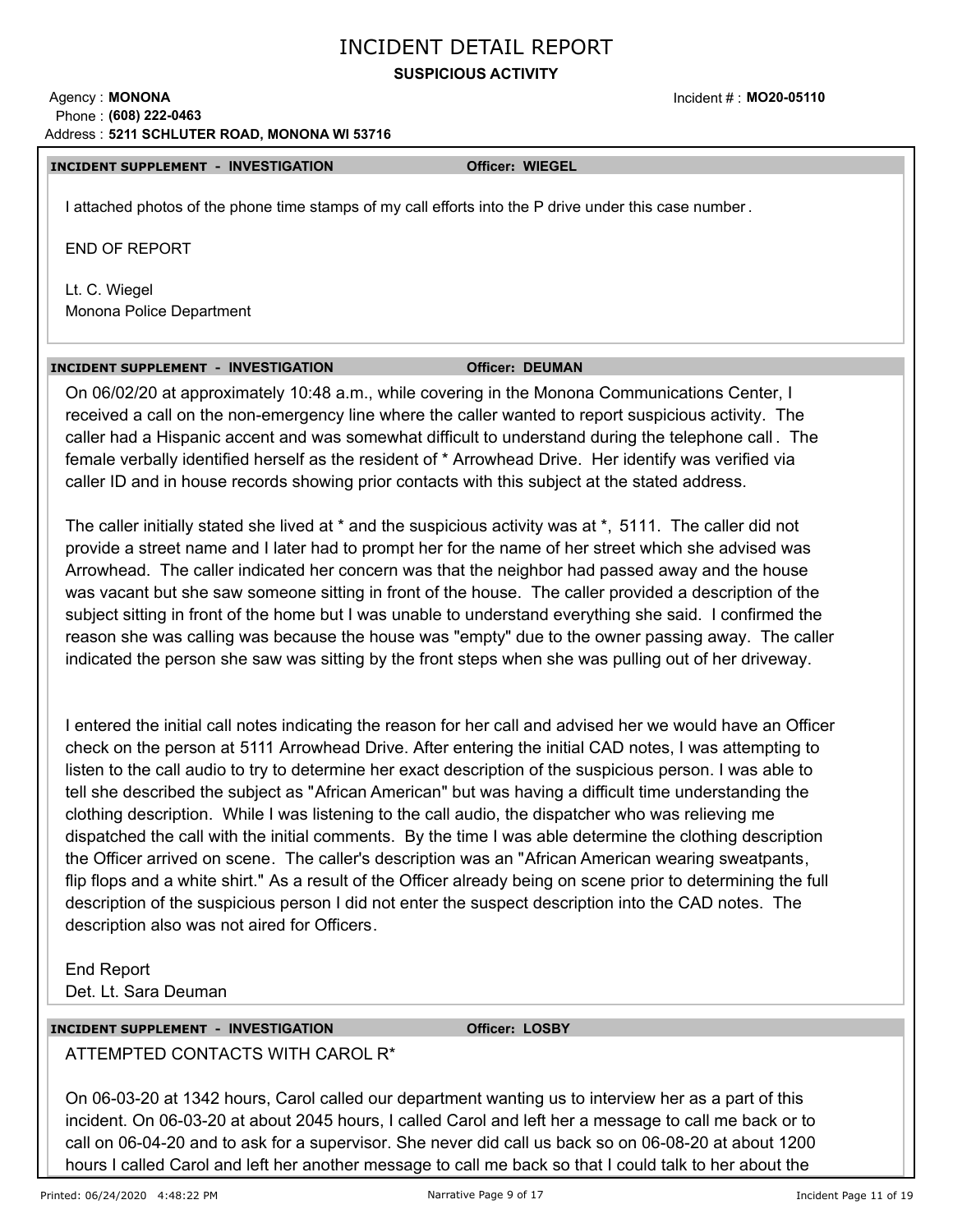**SUSPICIOUS ACTIVITY**

#### Agency: **MONONA 5211 SCHLUTER ROAD, MONONA WI 53716** Address : Phone : **(608) 222-0463**

Incident # : **MO20-05110**

### **INCIDENT SUPPLEMENT - INVESTIGATION Officer: LOSBY**

incident.

PHONE INTERVIEW OF CAROL R\*

I was finally able to talk to Carol over the phone on 06-09-20 at about 1338 hours. I asked her what she observed on the morning of the incident. She stated that she was sitting on her front porch. She stated that she assumed that she had seen Keonte at about the same time the person that called did because the police cars arrived about five minutes later. He was sitting outside in his flip flops, shorts, and was on his phone. We waved at each other, there was nothing threatening, and I did not think that there was a problem.

The first officer arrived and she did not believe that he knocked nor did the video show that (We released the body camera video to the public before this interview). He said that he called out, the video shows that, but it was not very loud and she did not hear him from over here. When he stood there with the door open for so long, she assumed that he was talking to Keonte.

The second officer showed up and she ran off my porch to him. She told him that Keonte was allowed to be here and was invited to be here from the owner Mark. She knows that this officer heard her say this because he later references that in the video.

It should be mentioned that many times throughout this interview Carol questioned why this happened, told me about herself, and told me that this was racist actions on behalf of the caller and our department. I am just reporting what she said that she observed and the circumstances of the call.

I asked her to describe the second officer, the one that she told that Keonte was ok to be there, as this was important to the case. She was not sure but that he was tall with dark hair. She mentioned that she did see the first officer with his gun out and thought that we were going to kill this man . She believed, after seeing the video, that the 2nd officer is the one she told this information to. She did want to confirm, after watching the video, that she was not the one who called the police.

Other police arrived, they were motioned to the back of the house and I think they had guns on him from there. When she watched the video she saw, the 2nd officer that she thought she talked to, him say to Keonte that they knew each other from High School. She said that based on the video, the second officer advised that he talked to the neighbor across the street and that he did know him from school . She said she could tell on video that he was slowly putting the pieces together and thank goodness Keonte was calm.

She said, based on the video, the first officer apologized in a condescending and insulting way. He said sorry that we ruffled your feathers. This nullified the apology as this was not a minor incident. This phrase is often used to degrade or make fun of someone. She said that she saw on the video one of the officers saying that he was sorry that Keonte had to experience this crap and that it happens regularly in Monona.

After the police left, Keonte was outside on his phone and was very upset. Four or five family cars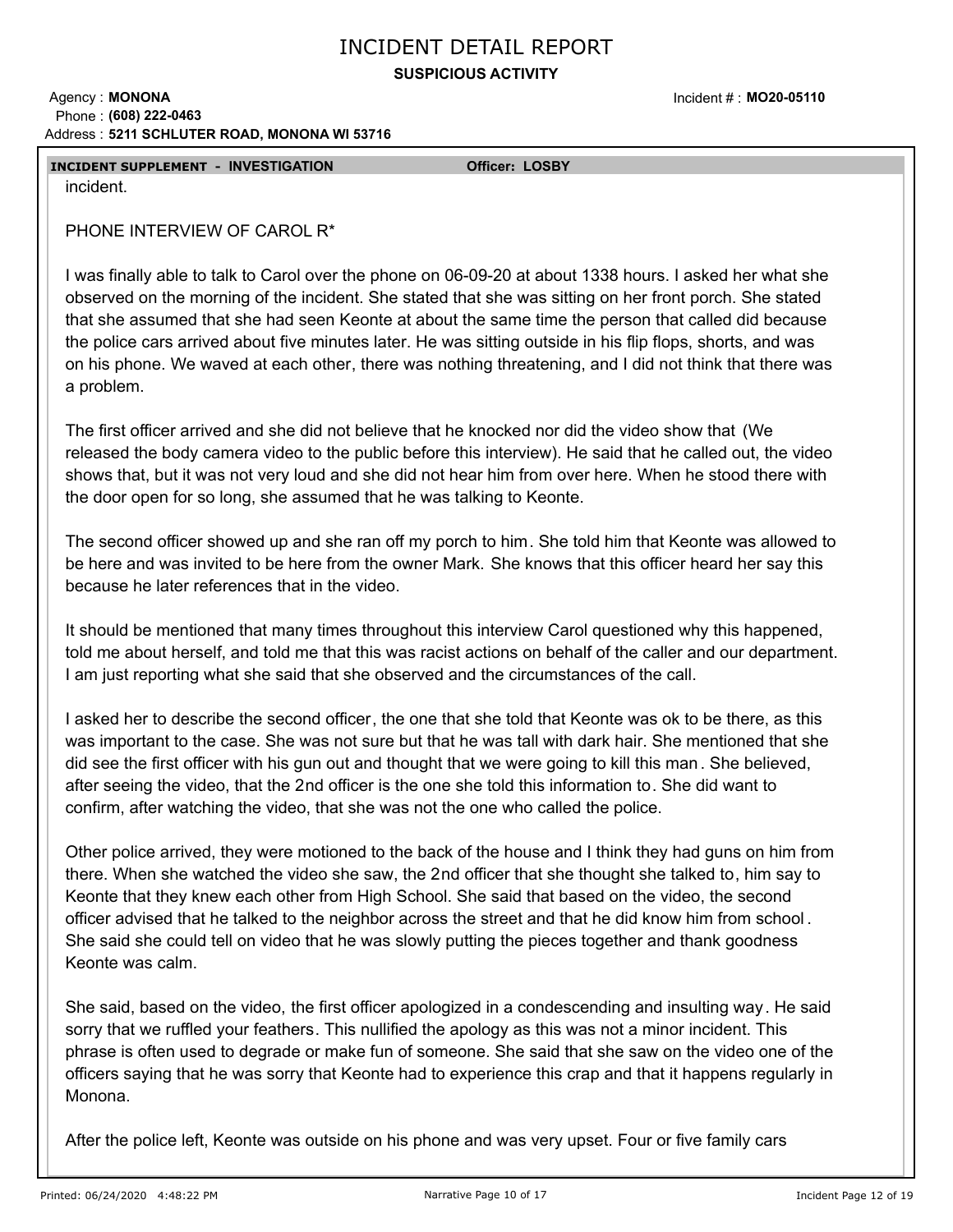### **SUSPICIOUS ACTIVITY**

#### Agency: **MONONA 5211 SCHLUTER ROAD, MONONA WI 53716** Address : Phone : **(608) 222-0463**

Incident # : **MO20-05110**

 **INCIDENT SUPPLEMENT - INVESTIGATION Officer: LOSBY**

arrived and they were angry and upset. Carol said that she walked over there to understand what had happened inside. She said that she listened to them and they said that they were going to march up to our department to file a complaint. She said that there was one older black man who was upset and broke down in tears. He said that everyday he did not know if his kids were going to come home each night. This entire family was deeply upset about how racist our department was.

She said that she wondered if the police adrenaline effected how this was handled if they were just too far in that mode. They kept thinking that this was a burglar and they just could not turn that thought off but just speculation.

I confirmed with Carol, based on what she said, that she knew Mark. She said that she knew him vaguely. I asked if she knew Keonte then. She said that she visually seen him that morning. She said that at one point she talked to Mark even though she doesn't usually talk to him. She said she asked Mark if he was going to leave this house vacant because it was odd to leave a vacant house that long. Mark told Carol that he invited two guys to come and live here. She said that when she saw Keonte outside that the only reason I did not go over and say hello right away was because she had a contractor here at her home. She said that she did not know Keonte before that.

I asked Carol again about Mark telling her that he was having two guys stay in the vacant house (Through football). She said that she thought he said two yes (About 90% sure). She said that Mark did not mention their race or names, which would not mean anything to her anyway because she did not follow football. I told her that the reason I was asking was that we were getting conflicting information. She believed people were in the house for about four days before the incident morning.

I asked her if she knew who called this in. She said that it was her understanding that it was the girlfriend of Rory. She said that after the incident, Pete was talking to Toren and Keonte outside so she went over there. Then Rory came over and said that his girlfriend was the one that called. The house was empty and Mark wanted us to keep an eye on it. My girlfriend was driving to work and saw an African-American man who did not belong there. I asked her if she knew Toren before the incident. She said that she did not know either one of them before it. I informed her that from what we were getting was that Keonte was not supposed to be there. It was supposed to be Toren, his girlfriend, and a child. She said, now thinking back, she was not sure what Mark said but he did not mention the girlfriend or child.

Again, this was recorded from my desk phone. All desk phones record for 30 minutes and our conversation went a little bit longer than that so the end of our conversations were cut off . Please refer to the recording for an exact statement from Carol.

### PHONE INTERVIEW WITH RORY

On 06-15-20 at about 0915 hours, I called and talked to Rory by phone to ask him a few more questions. I knew that one of the concerns was whether or not Officer Wedig knew or not if Keonte was black. For this reason, I asked Rory if he ever gave Officer Wedig a description of the person seen at the neighbors house. He stated that he did not. There were also questions about if the officer (Lt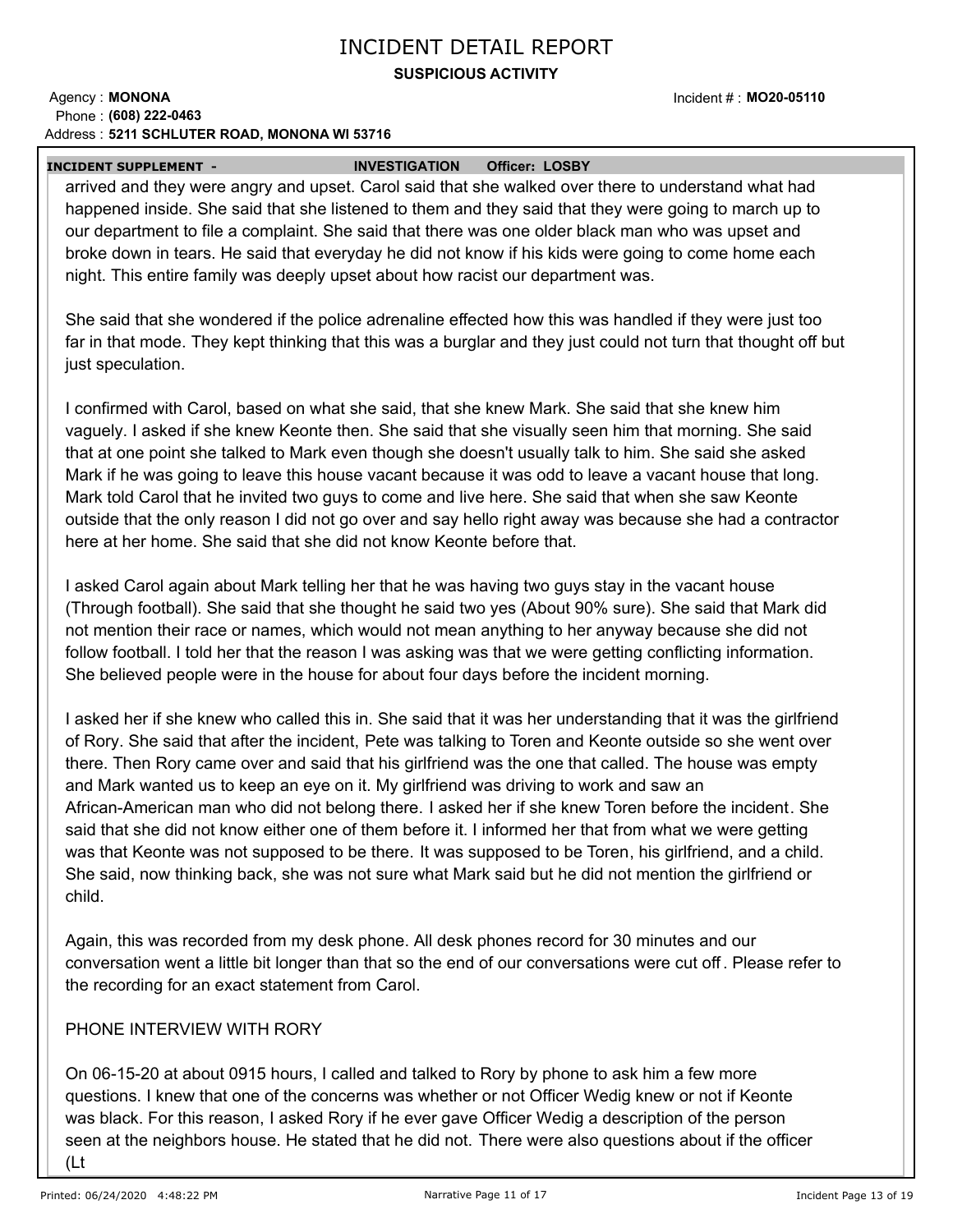### **SUSPICIOUS ACTIVITY**

#### Agency: **MONONA 5211 SCHLUTER ROAD, MONONA WI 53716** Address : Phone : **(608) 222-0463**

Incident # : **MO20-05110**

### **INCIDENT SUPPLEMENT - INVESTIGATION Officer: LOSBY**

Wiegel) that went to the back of the residence had his duty weapon out or not. I asked Rory if he saw the officer that went to the back of the neighbors house and he stated that he did. I asked him if he had his duty weapon out and he stated that he did not remember. I asked him if they have talked to Keonte or Toren since the incident or not. He stated that Keonte came over right after the incident and they talked about what had happened. He said that it was a misunderstanding because the owner told them to call the police if they saw anything there, it had been vacant for a long time now, and he never knew the change in status. He stated that he has lived here for the last 24 years and was sad this had all happened.

Det Sgt Ryan Losby 0310 Monona Police Department

### **INCIDENT SUPPLEMENT - INVESTIGATION Officer: BOMKAMP**

Supplement #8 Det. M. Bomkamp

On 6/8/20, at about 1:30 pm, I called and left a voice mail for the original caller, Raquel S\*. I called her at \*, which was her number listed in Global RMS, and also the number she called from on 6/2/20.

Raquel called me back around 5:30 pm. We talked about the incident for a while. She was very emotional over the situation and was crying. She told me a while ago, someone tried to break into her car, so they installed security cameras. She said she was leaving for work and saw the man sitting on the porch. She said she had resided at her house for a while and she believed that there should be no one there. She said the owner of the house told her to call the police if she saw something suspicious. She said she felt she was doing the right thing. She said she didn't feel that she should approach and confront the person, it should be the police who should investigate. She said she was a Latina, and English was her second language. She said she would have called the police if the person on the porch was any race.

She had read comments online where people were calling her racist. She said she has had panic attacks and stress issues since this incident. She said she was afraid to go outside. She said she wanted to apologize, but she didn't know if the neighbor was mad at her and he may call the police on her.

I told her she was not in any trouble with the police. She was relieved about that, as people were commenting online that she should be arrested.

NFA

Detective Matt Bomkamp 0190

mb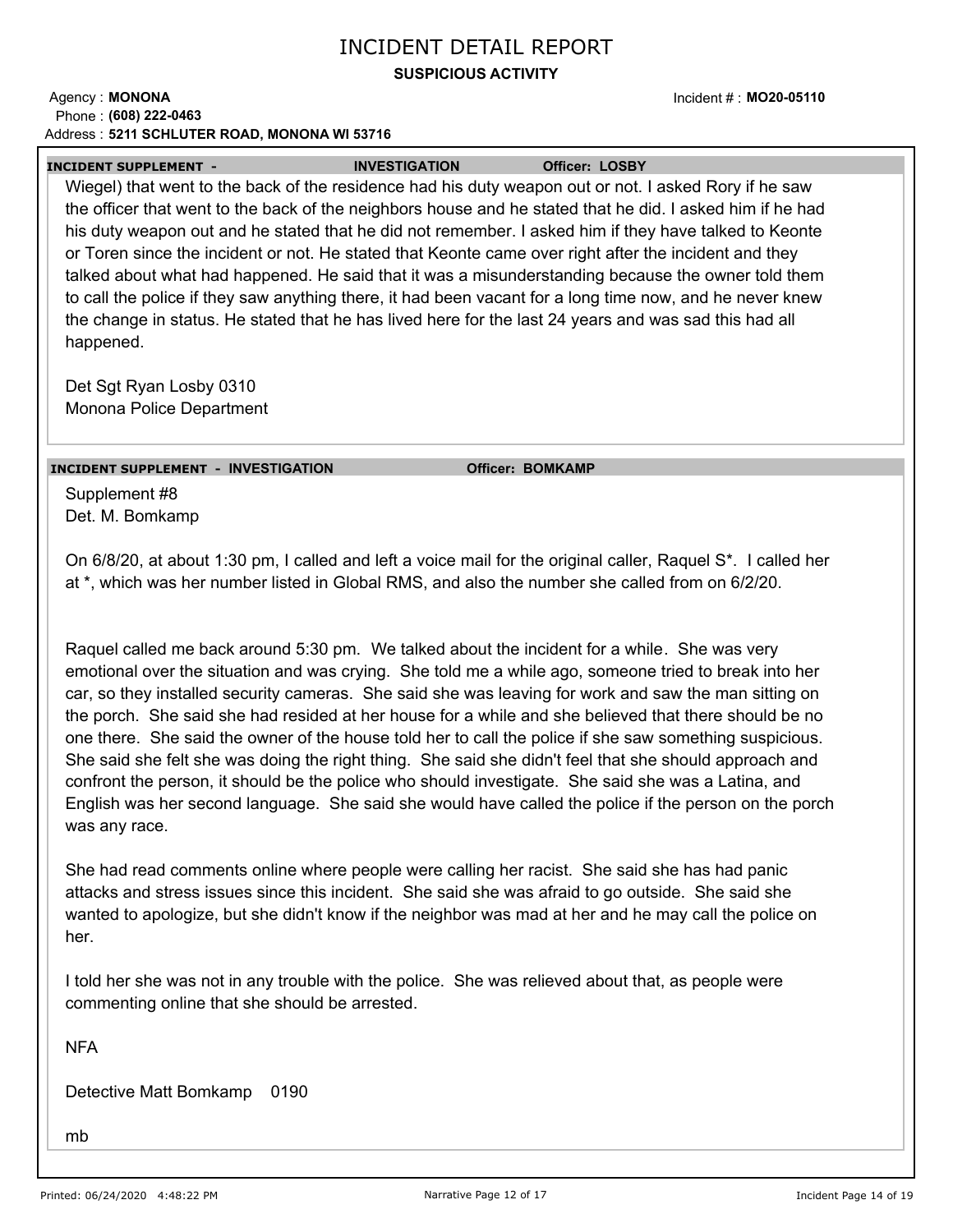### **SUSPICIOUS ACTIVITY**

#### Agency: **MONONA 5211 SCHLUTER ROAD, MONONA WI 53716** Address : Phone : **(608) 222-0463**

#### **INCIDENT SUPPLEMENT - INVESTIGATION Officer: WUNSCH**

On 06/10/20, Chief Ostrenga and I had a discussion regarding this case. Information was developed that one of the neighbors had spoken with an officer as he was walking up to the residence . The neighbor believed it was the second officer. I did not speak with any of the neighbors at any point while on scene.

Officer Wunsch Monona Police Department

### **INCIDENT SUPPLEMENT - INVESTIGATION Officer: REYNOLDS**

### **Initial Information**

On 06/08/20, I, Community Relations Officer Nate Reynolds was working 11am-7pm. I was wearing full police uniform and operating unmarked squad #106. At approximately 11:00am, I spoke with Monona Chief of Police Walter Ostrenga. Chief Ostrenga advised our department had requested Keonte F\* to review and sign the formal complaint Keonte and Toren Y\* had initiated with the Monona Police Department's Lieutenant Wiegel on 06/02/20. Chief Ostrenga advised he also wanted our department to reach out to Keonte and Toren in an attempt to mend our department's relationship with them as well as to check their current welfare. Chief Ostrenga explained while it was standard for a complainant to sign the formal complaint so an investigation could be conducted, but also understood this was a very sensitive issue. Chief Ostrenga agreed our department's relationship with Keonte and Toren was important and that it was also important to be sensitive reference our contact with them .

### **Telephone Contact w/Mark R\*\***

I made telephone contact with coach Mark R\*\* who I have had previous professional contacts with. It should be noted Mark was the owner of the 5111 Arrowhead Drive and was renting to Toren  $Y^*$ . The first thing I asked Mark was how he was doing. Mark responded, "that's the first time anyone has asked me that." Mark was clearly emotional over the incident for obvious reasons, but was candid and very respectful. I talked to Mark at great length. Mark lauded Toren Y\* throughout my conversation with him. Mark referred to Toren "like a son to me" and advised he was not charging Toren rent to temporarily live at the residence for several months. Mark said he had coached Toren and Keonte at Monona Grove High School (Football). Mark explained he had a relationship with Keonte in the past, but the two of them had a falling out and had not spoke for several years. Mark advised Keonte did not have consent to be at the residence from him, but later discovered Keonte received consent to be at the residence by Toren.

Mark advised he was upset at the negative attention this incident brought to Monona, a community he had resided in and given so much to his entire life.

Mark was aware of the caller who reported this incident to police. Mark advised the person who reported this incident to the police did not live at their residence for very long, but believed they were just staying at the residence off and on. Mark advised the long term resident of this residence has had multiple people live at the residence off and on through the years. Mark explained the neighbors were all familiar with Toren and anticipated Toren to have been living there, but none of the neighbors were made aware of Keonte to have been staying at the residence. Mark further explained the complainant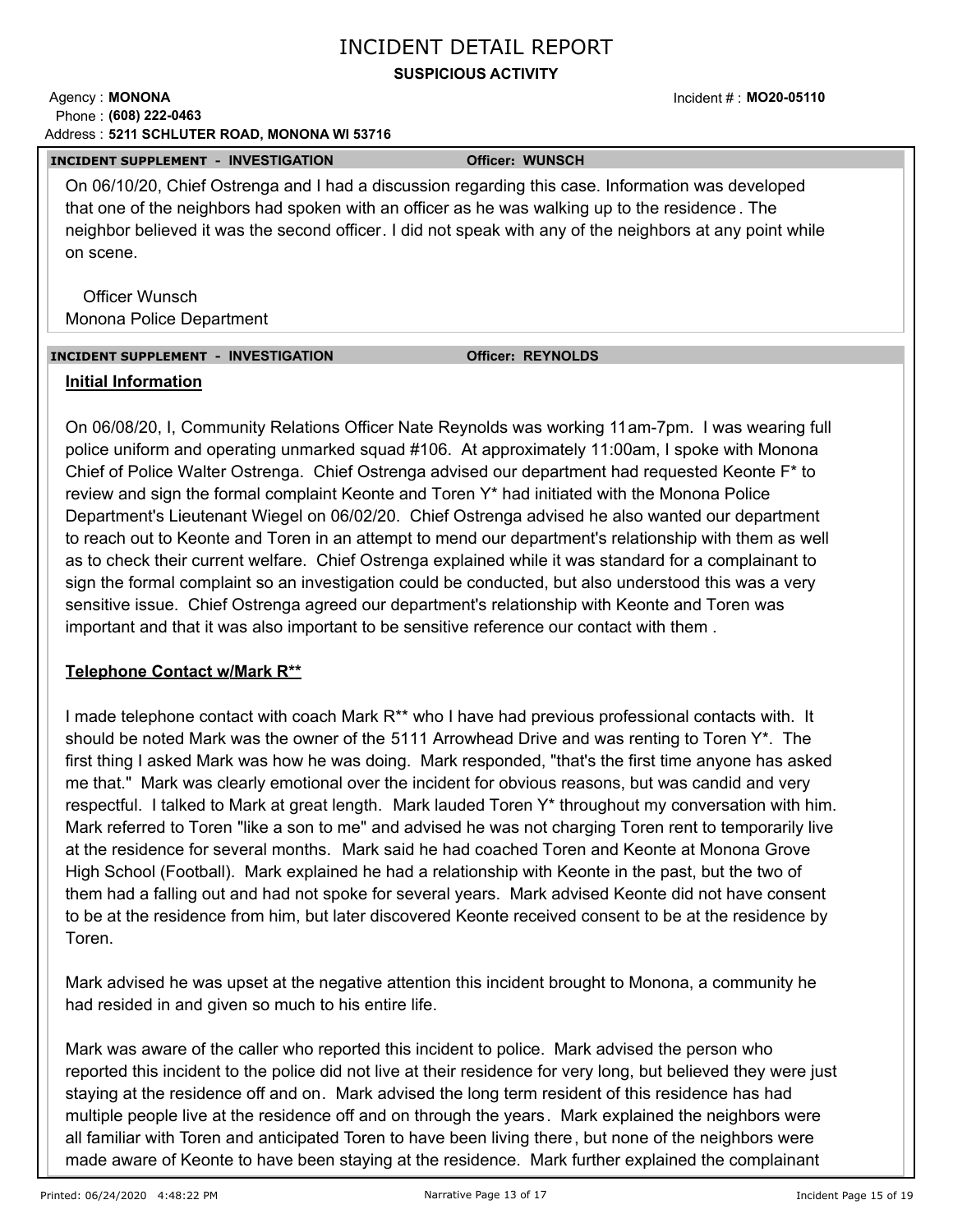### **SUSPICIOUS ACTIVITY**

#### Agency: **MONONA 5211 SCHLUTER ROAD, MONONA WI 53716** Address : Phone : **(608) 222-0463**

 **INCIDENT SUPPLEMENT - INVESTIGATION Officer: REYNOLDS**

could have still believed the residence was still supposed to have been vacant due to his mother's death approximately nine months ago. Mark commended our department's response to the incident.

I thanked Mark for his kind words and continued to speak with him. Mark advised he has had strangers show up in his driveway and believes he is being perceived as a bad person that allowed this incident to have happened. I advised Mark there was almost nothing he himself could have done to have prevented this incident. Mark advised one morning within the past week he discovered his secured garage door to have been open likely over night. Mark advised there wasn't any damage, signs of forced entry or any property missing, but he found this to be unsettling. I asked Mark if he would be ok for our late 2nd shifts/3rd shifts to patrol the area to help alleviate his concerns and he advised it would.

Mark advised he believed communicating with Toren and Keonte could be accomplished, but it could take some time. Mark said communicating with Brandon B\* (Monona Grove High School football coach) would be a great starting point in helping build a positive communication link with both Toren and Keonte. Mark provided me with Brandon's cell phone number and advised I could trust Brandon as he coached with Brandon for over 17 years. Mark said Keonte trusted Toren and Keonte relies on Toren a lot for advice. Mark explained their bond and agreed that communicating with Keonte with Toren present would be the best way to do it. I thanked Mark for his contact. I also thanked Mark for his years of dedication to our community and helping make Monona as special as it is.

### **Telephone Contact w/Brandon B\***

I made telephone with coach Brandon B\*. I spoke with Brandon at great length about his relationship with Toren and Keonte. Brandon echoed Mark's sentiments in stating Keonte had been through a lot in his life and Toren was always there for him. Brandon and I agreed that it was important where our department and community went from here and moved forward. I discussed several community ideas with Brandon of what we can do to mend our relationship with the community as a whole. Brandon affirmed these plans and was very positive regarding his outlook of what we could do moving forward. Brandon said he would call Toren this evening and speak with him regarding my eventual contact with him. I thanked Brandon for being willing to provide leadership within our community and help our department facilitate eventual contact with Toren and Keonte.

### **Telephone Contact w/Toren Y\***

On 06/09/20, I made telephone contact with Toren. Toren was kind and welcoming towards my contact. Toren asked how I was doing and I advised I was doing fine, but more importantly, I asked how he was doing. Toren advised he was doing fine. I asked Toren how Keonte was and Toren advised Keonte was also doing well. Toren confirmed he and Keonte were currently staying at the residence on Arrowhead Drive during my telephone contact with him. I thanked Toren for being willing to speak with me and was glad to hear they were both doing well. I spoke with Toren about where our department and community could go from here, but wanted input from both Toren and Keonte about what their thoughts were. I advised Toren myself and several others of the Monona Police Department would be marching in the Monona Grove Black Lives Matter protest organized by the Monona Grove Parent Equity Council (PEC) in collaboration with the Monona Grove High School Black Student Union. Toren advised we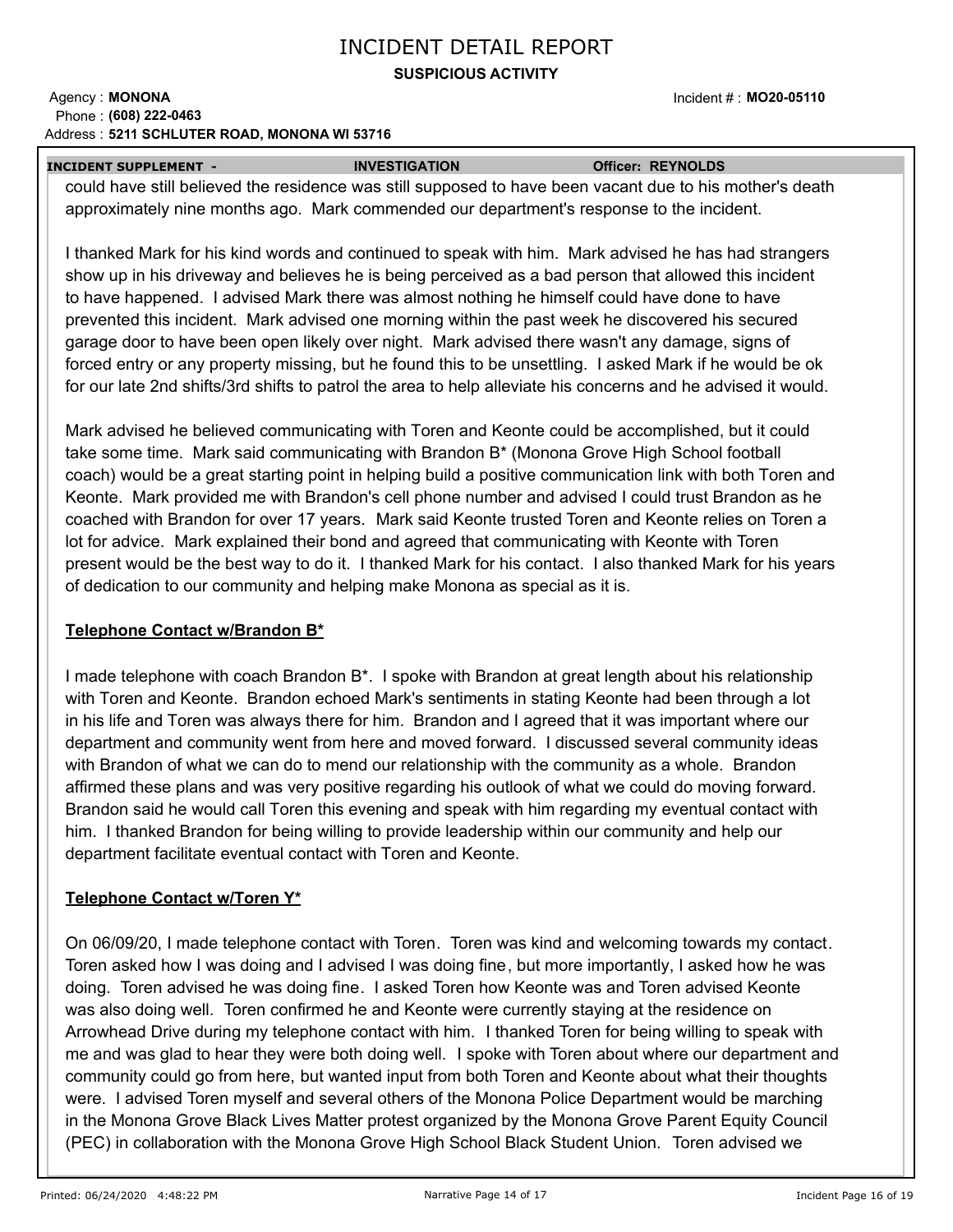### **SUSPICIOUS ACTIVITY**

#### Agency: **MONONA 5211 SCHLUTER ROAD, MONONA WI 53716** Address : Phone : **(608) 222-0463**

Incident # : **MO20-05110**

### **INCIDENT SUPPLEMENT - INVESTIGATION Officer: REYNOLDS**

would see him there as well.

I explained to Toren he and Keonte were both welcome to contact me at the Monona Police Department at any time and that the door was open to them. I further advised Toren our Chief of Police wanted to meet them as well. Toren advised they were interested in doing so. I also offered to Toren I could meet with them at a different location and didn't need to be in uniform to do so. I further explained to Toren he was welcome to have others with him if it made the meeting easier for both of them and that their comfort level regarding the meeting was of the utmost importance to our department. Toren advised he appreciated the outreach. I advised Toren I looked forward to hearing from him and Keonte when they were ready to have a conversation. Toren advised I would hear from them at some point.

### **Monona Grove BLM Protest Walk**

On 06/10/20, Monona Police Chief Ostrenga, Monona Police School Resource Officer Wunsch and I attended the protest walk. I saw Toren and Keonte arrive at the event and I made contact with them in person. Both Toren and Keonte were welcoming to my contact. I touched elbows with both of them and spoke with them briefly. I reminded them there was an open door and they were free to contact myself or anyone at our department at any time. I advised both of them I would be around at this event and was available to them when they were comfortable.

**END OF REPORT Officer Nate Reynolds #6407**

#### **INCIDENT SUPPLEMENT - INVESTIGATION Officer: OSTRENGA**

Attempt Contact with Keonte F\*

On Friday morning, 6/5/20, I left a voice mail message for Keonte F\* that included an apology for what had happened to him, the need for him to review the complaint prepared by Lt. Wiegel, and to call me.

Later Friday afternoon, I spoke with Mary C D<sup>\*</sup> in the lobby of city hall. D<sup>\*</sup> resides at  $*$ , Monona,  $* / *$ , and was organizing a march to support Keonte. The march was to take place on Saturday, 6/6/20 between 1 pm and 4 pm. D\* needed to amend the original street use permit to slightly change the route. I told D\* that the department was having a difficult time getting Keonte to return our phone calls. He had come to the station with his friend Toren to file the initial complaint, but was unable to write down his grievances. Lt. Wiegel prepared a complaint, but it needed to be reviewed by Keonte. I asked if she could give Keonte a copy of the complaint, which she agreed to do. I gave her two copies of the complaint and my business card with my cell phone number written on it. I asked her if I could participate in the march and possibly talk to Keonte. She told me I could attend as a "person" in civilian clothes, but would not be welcome in uniform as the "police chief". She made it clear that they did not want any visible police presence at the event, either participating or assisting with traffic.

On 6/6/20, I attended the event for Keonte. I approached D\* and made eye contact with her to let her know I was there with the intention of being able to talk to Keonte. Not wanting to cause a scene and to respect his privacy I did not approach him without an introduction. Since I was in civilian clothing and had a face mask on, it's very possible D\* did not recognize me. At the conclusion of the event I left without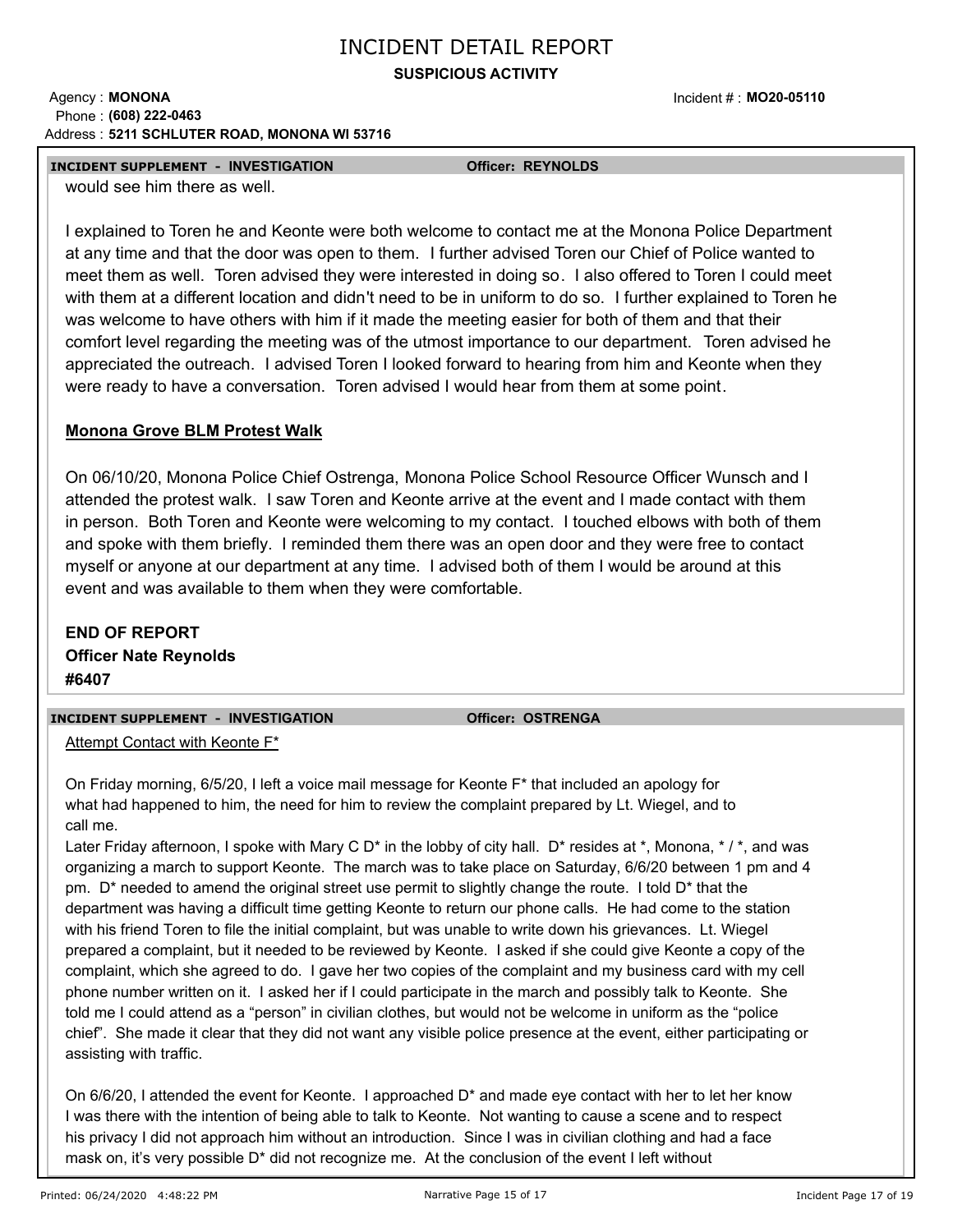### **SUSPICIOUS ACTIVITY**

#### Agency: **MONONA 5211 SCHLUTER ROAD, MONONA WI 53716** Address : Phone : **(608) 222-0463**

#### **INCIDENT SUPPLEMENT - INVESTIGATION Officer: OSTRENGA**

Incident # : **MO20-05110**

making contact with Keonte.

On Monday morning, 6/8/20, I reviewed the case on a conference call with Lieutenant's Deuman and Wiegel, Detective Sergeant Losby, Detective Bomkamp and Community Relations Officer Reynolds. Assignments were made to attempt follow-up with Carol  $R^*$ , Raquel S<sup>\*</sup> and Mark  $R^{**}$ .

On Wednesday, 6/10/20, I attended the Monona Grove sponsored BLM march. I was hoping to speak with Keonte and/or Toren, but circumstances did not present the opportunity.

On Monday morning, 6/15/20, at 09:33 hours, I left a voice mail for Toren explaining that Keonte has not returned my prior call and I was hoping we can arrange a meeting to review the incident.

Investigation Pending Walter J. Ostrenga Chief of Police

### **INCIDENT SUPPLEMENT - INVESTIGATION Officer: OSTRENGA**

Contact with Mark R\*\*

On Monday morning, 6/15/20, I spoke with Mark R\*\* (\*) to check in to see how he is doing since the incident on 6/2/20. Mark is the property owner of 5111 Arrowhead Drive, Monona, WI.

Mark said he was doing ok, but was concerned about repercussions from the incident on 6/2/20. He said that a day or so after the incident, there were either demonstrators or reporters near the front driveway of his house. Around this same time, he found his garage door was open one morning, when he was certain it had been closed the night before. He and his wife found these activities most upsetting.

After his mother passed away, Mark took over ownership of the house. He paid out his sister for her share of the property and was in the process of selling the home to an interested buyer. Since Toren Y\* needed a place to stay, Mark was letting him, his girlfriend and their 3-year old child stay at the house for approximately 2 months' rent free.

Mark indicated that Keonte F\* was not given permission to be at the house, but apparently Toren was allowing him to stay there. Mark had coached both men while they were in High School at Monona Grove and tried helping Keonte for several years, but after being lied to on several occasions they had a falling out around 3 years ago. Since the incident occurred on 6/2/20, Mark has advised Toren that Keonte was not supposed to be at that residence.

#### Records Request

On Monday, 6/15/20, around 2:30 pm, I discovered a records request from Attorney Aaron N. Halstead in my mailbox at city hall. This request was sent to Joan Andrusz, City Clerk. Attached to the request was an Authorization for release of confidential information signed by Keonte F\* 6/8/20.

On Tuesday, 6/16/20, at 8:00 am, I discovered a records request from Attorney Aaron N. Halstead in my mailbox at the Monona PD. This request was sent to me. Attached to the request was an Authorization for release of confidential information signed by Keonte F\* 6/8/20.